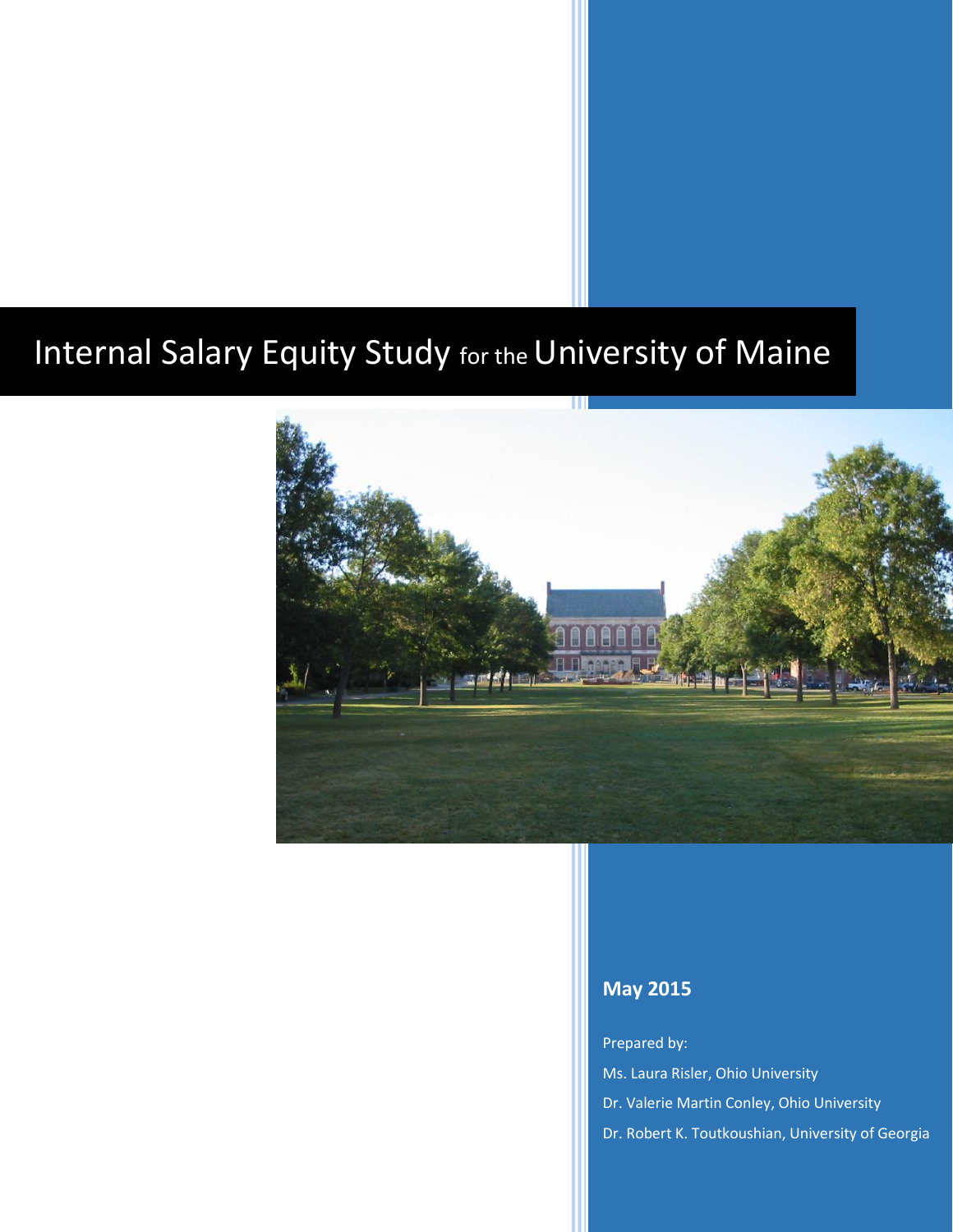## **Contents**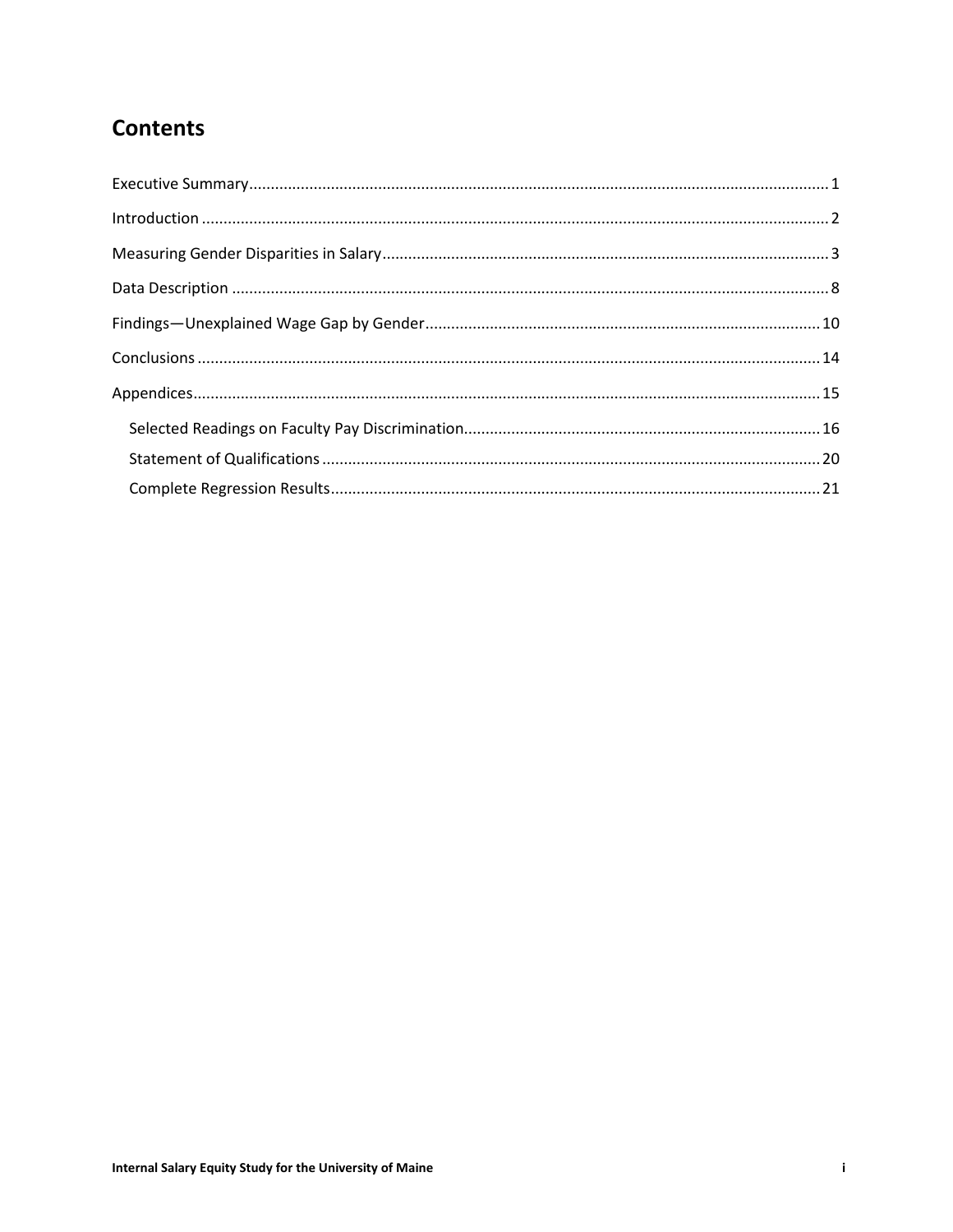#### <span id="page-2-0"></span>Executive Summary

In this study, we investigated whether there was evidence of gender discrimination in pay for faculty at the University of Maine in the 2011-12 academic year. We applied multivariate statistical techniques to data obtained from the institution to investigate these issues. The dataset used for this study consists of faculty members at the University of Maine from the colleges of Business, Public Policy & Health; Cooperative Extension; Engineering; Education & Human Development; Liberal Arts & Sciences; and Natural Science, Forestry, & Agriculture. The data are for the 2011–12 academic year. To ensure that the set of faculty was relatively homogeneous and that the analysis conducted here was comparable to accepted practices and standards in the field, only faculty members who were employed full-time were included in the study. After these exclusions, there were 549 faculty members in the dataset.

The dependent variable used throughout this study is the logarithm of annual base salary (9-month equivalent), which is often used in salary studies due to its appropriateness in situations where salaries reflect a compounding process. From the personnel database provided by the University of Maine, the following independent variables were used: years employed by the University of Maine, academic rank, highest degree, gender, race/ethnicity, age, time in rank, and department. Another independent variable sometimes used in salary studies is some measure related to productivity (e.g., number of publications); however, such data were not available to the researchers and thus were not included in this analysis, a limitation that should be considered when interpreting results.

The findings revealed that although male faculty on average earned approximately 21% more than female faculty, almost all of the total wage gap could be attributed to differences between men and women in the faculty member's rank, years of experience, departmental affiliation, and time in rank. After taking these factors into account, the remaining (unexplained) wage gap between male and female faculty members at the University of Maine was 1.9% and was not statistically different from zero at pvalue = 0.05. When current rank and time in rank were *not* controlled for in the salary model, the unexplained wage gap by gender increased to 5.1% and became significant at  $p$ -value = 0.01.

The unexplained wage gap was not substantially affected by whether a single-equation or two-equation approach was used. Using the single-equation method, approximately 90% of the total wage gap between men and women was explained by factors that should legitimately affect salaries. Using the two-equation model, the proportion explained was slightly lower at 87%.

Considered together, the results of these analyses showed that after taking into account personal and work-related characteristics that should affect salary, female faculty on average earned slightly less than their male counterparts. However, there was no clear evidence of a statistically significant unexplained pay gap between male and female faculty at the University of Maine.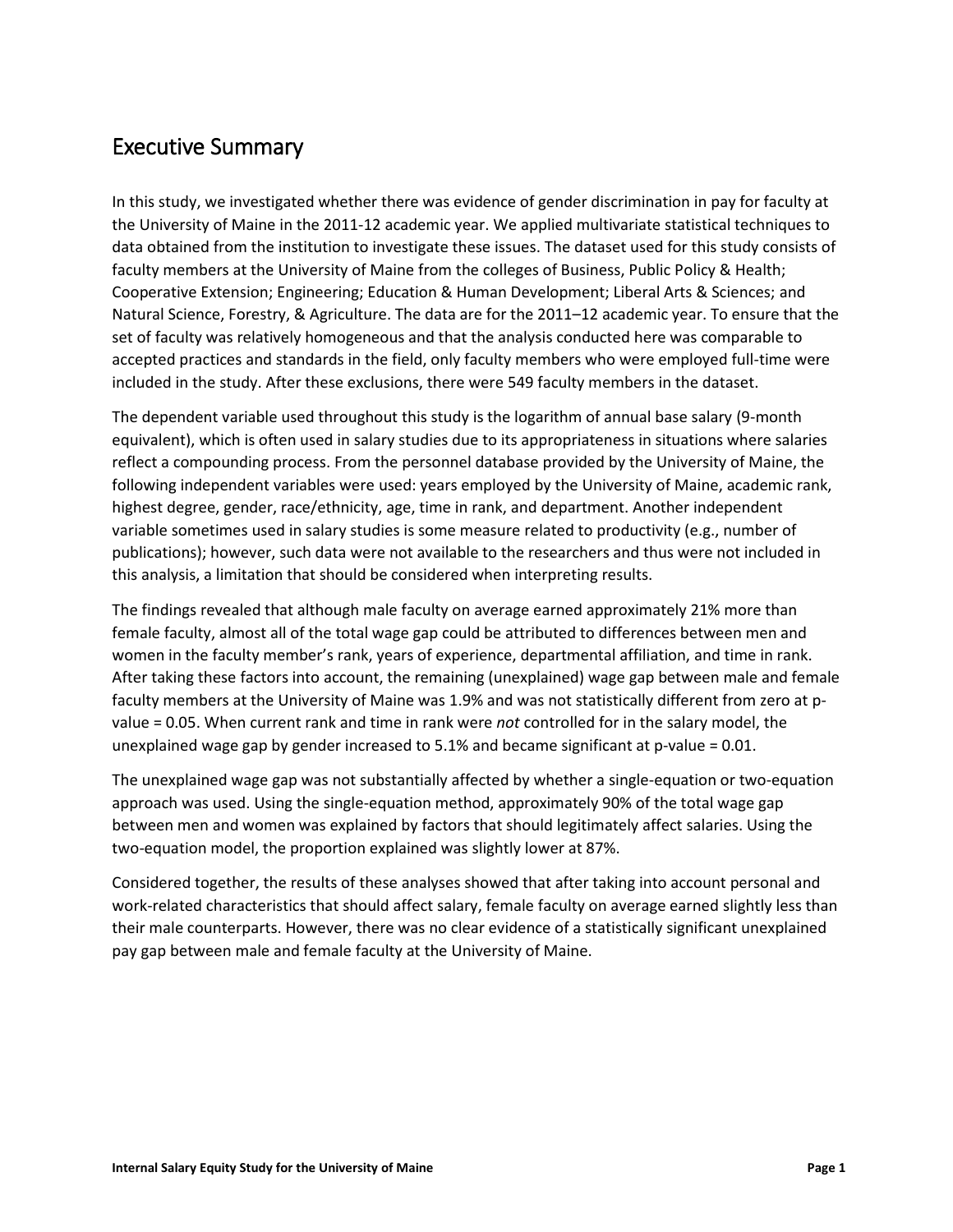#### <span id="page-3-0"></span>Introduction

With the passage of the federal Equal Pay Act in 1964, employers across the nation became very concerned with ensuring that the manner in which their employees were paid was deemed to be fair and equitable. Subsequent legislation in the early 1970s specified that the fair and equitable treatment of employees with regard to compensation also extends to institutions of higher education. As a result, many internal salary equity studies were conducted in the 1970s and 1980s to examine the salary structures in colleges and universities. In more recent years, a number of institutions have continued to monitor their internal salary structures for evidence of inequitable treatment of particular groups of faculty members.

One of the most persistent themes in the faculty compensation literature is the question of whether male and female faculty members on average receive salaries that are comparable to each other after taking into account personal and work-related factors that are thought to have an effect on their pay. Studies conducted at the national level have shown that female faculty members are paid less than male faculty with comparable characteristics such as educational attainment, academic field/discipline, and years of experience. The findings from institution-specific studies, on the other hand, have been more mixed. Although a number of these institution-specific internal salary equity studies revealed that female faculty members were paid less than male faculty members, other studies have not shown evidence of significant pay differences between the genders. A list of selected studies is shown in the Appendix to this report. The results have also been mixed in the institution-specific studies that we have conducted.

In the summer of 2012, we were asked by the University of Maine to conduct a study of the internal salary equity of their faculty. The focus of the internal salary equity study was to determine whether female faculty members, on average, are paid significantly less than comparable male faculty members.

To answer this question, we obtained data on all full-time, tenure-eligible faculty members at the University of Maine in the academic year 2011-12. The dataset included information on each faculty member's base salary, years of experience at the institution, highest degree attained, academic field/discipline, race, gender, and academic rank.

The findings revealed that although male faculty on average earned approximately 21% more than female faculty, almost all of the total wage gap could be attributed to differences between men and women in the faculty member's rank, years of experience, departmental affiliation, and time in rank. After taking these factors into account, the remaining (unexplained) wage gap between male and female faculty members at the University of Maine was 1.9% and was not statistically different from zero at pvalue = 0.05. When current rank and time in rank were *not* controlled for, the unexplained wage gap by gender increased to 5.1% and became significant at p-value = 0.01.The unexplained wage gap was not substantially affected by whether a single-equation or two-equation approach was used.

This report begins with an overview of the relative compensation of male and female faculty members at the University of Maine and a description of the statistical procedures used to investigate salary equity by gender. A second section describes the data and variables used in the study.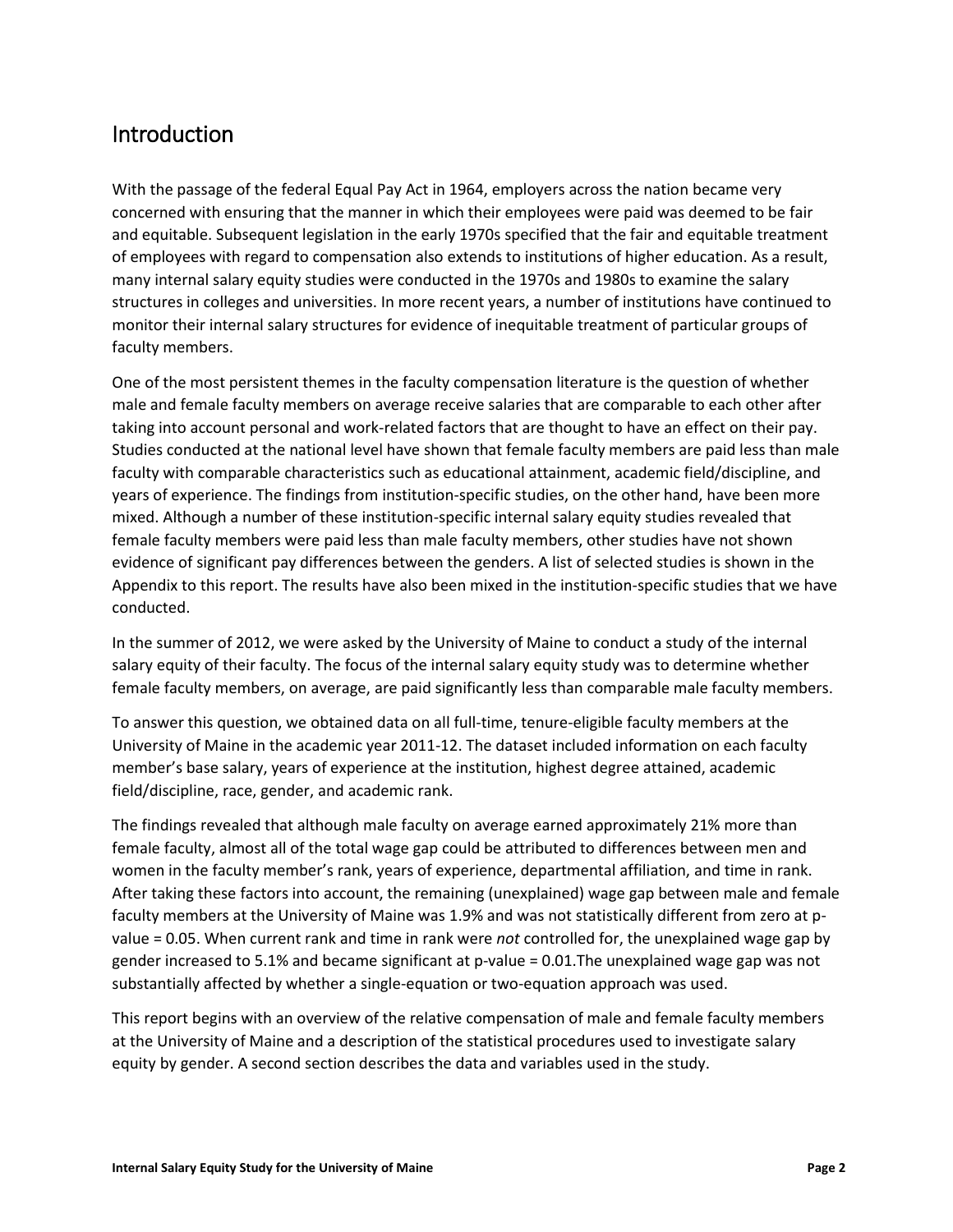## <span id="page-4-0"></span>Measuring Gender Disparities in Salary

Most inquiries into possible salary discrimination begin by observing that there is a difference in the average salaries for male and female faculty. This is referred to here as the "total wage gap". It is common knowledge that in many labor markets, women on average earn less than their male counterparts and that the total wage gap between men and women can be sizable. This phenomenon applies to colleges and universities as well as employers in non-academic labor markets. Dating back to the 1970s, the American Association of University Professors (AAUP) has collected and published statistics on the average earnings of faculty at colleges and universities in the United States. Because the salary data are broken down by gender, they can be used to measure the total wage gaps for male and female faculty within any participating institution. Table 1, for example, shows how the average salaries compare for male and female faculty at the University of Maine and selected peer institutions for the academic year 2012–13. (Note: All salary data in this table are equated to 12-month salaries.)

| <b>Institution</b>                   | Average salary |         |                    | <b>Total</b> |     |          |       |
|--------------------------------------|----------------|---------|--------------------|--------------|-----|----------|-------|
|                                      |                |         | (equated 12-month) |              |     | wage gap |       |
|                                      | Men            |         | Women              |              |     |          | %     |
| University of Maine (Orono)          | \$             | 110,244 | \$                 | 91,524       | S.  | 18,720   | 17.0% |
| Montana State University (Bozeman)   |                | 82,296  | \$                 | 74,484       | \$. | 7,812    | 9.5%  |
| North Dakota State University (Main) | \$             | 104,856 | \$                 | 84,180       | S.  | 20,676   | 19.7% |
| South Dakota State University        | \$             | 93,048  | \$                 | 80,256       | S.  | 12,792   | 13.7% |
| University of Idaho                  | \$             | 100,728 | \$                 | 84,900       | S.  | 15,828   | 15.7% |
| University of Rhode Island           | \$             | 119,412 | \$                 | 96,912       |     | \$22,500 | 18.8% |
| University of Wyoming                | \$             | 113,184 | \$                 | 90,072       |     | \$23,112 | 20.4% |

<span id="page-4-1"></span>**Table 1. Average Salaries for Ranked Faculty at Selected Institutions by Gender, 2011–12**

**Notes**: Data obtained from IPEDS. Average salary data include all instructional faculty. Total wage gap (%) = the total wage gap as a percentage of average men's salary. Peer institutions were derived from the custom comparison group chosen by the University of Maine in its 2013 IPEDS Data Feedback Report.

As the above data from the University of Maine and six peer institutions show, female faculty members on average earned considerably less than their male counterparts, although the gap varies between institutions and, within institutions, between ranks. At the University of Maine, the total wage gap between male and female faculty members was \$18,720, which translates into 17.0% of the average male professor salary. Among all seven institutions, this places the University of Maine in the middle in terms of the total wage gap between the genders.

Despite the attention that is often given to average salary differences such as these, experts in faculty compensation recognized early on that the difference in average salaries could not be used as evidence of pay discrimination because it did not take into account possible gender differences in important labor-market factors that should legitimately affect salaries. One important reason why the total wage gaps in Table 1 can be misleading is that there is an uneven distribution of men and women across academic ranks. Usually a higher proportion of male faculty to female faculty is found at the Full Professor rank, where salaries tend to be the highest. Thus more insight into the relative pay of male and female faculty can be obtained by considering the differences in average salary by gender within each rank, as shown in Table 2: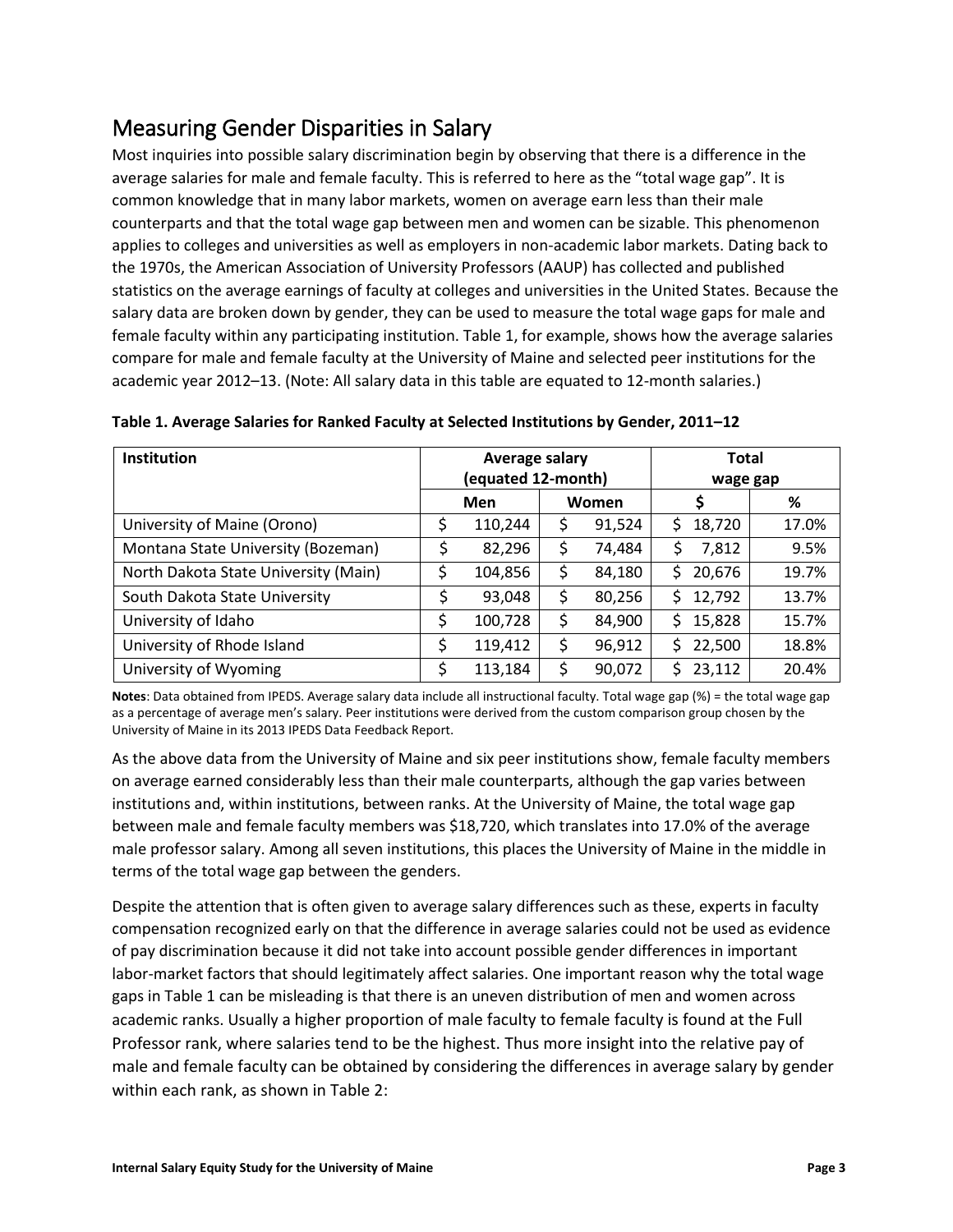|                                 | <b>Professor</b> |           | <b>Associate Professor</b> |             |              | <b>Assistant Professor</b> |              |              |        |
|---------------------------------|------------------|-----------|----------------------------|-------------|--------------|----------------------------|--------------|--------------|--------|
|                                 | <b>Men</b>       | Women     | Gap(5)                     | <b>Men</b>  | Women        | Gap(5)                     | Men          | Women        | Gap(5) |
| University of Maine (Orono)     | 97,500<br>Ś.     | 91,400    | 6,100                      | 79,900      | 73,400<br>S. | 6,500                      | \$62,000     | 57,800<br>Ś. | 4,200  |
| Montana State Univ. (Bozeman)   | 90,000<br>S.     | 89,100    | 900                        | 69,700      | 65,000<br>Ś. | 4,700                      | \$62,400     | 61,500<br>Ś. | 900    |
| North Dakota State Univ. (Main) | \$103,500        | \$101,300 | 2,200                      | 78,600      | 75,600<br>Ś. | 3,000                      | \$71,100     | 66,700<br>Ś. | 4,400  |
| South Dakota State University   | \$83,700         | 82,000    | 1,700<br>S                 | 71,100<br>S | 66,900<br>S  | 4,200                      | 63,600       | 60,500<br>ς  | 3,100  |
| University of Idaho             | 92,700<br>S.     | 89,300    | 3,400<br>S                 | 71,000      | 70,500<br>S  | 500                        | 62,500       | 58,700<br>S. | 3,800  |
| University of Rhode Island      | \$107,400        | 99,200    | 8,200                      | 81,800      | 76,000<br>S  | 5,800                      | \$72,900     | 64,000<br>S. | 8,900  |
| University of Wyoming           | \$108,600        | 99,500    | 9,100                      | 78,200      | 72,700       | 5,500                      | 70,500<br>S. | 63,600<br>Ś. | 6,900  |

**Table 2. Average Equated 9-Month Salaries by Gender and Rank for the University of Maine and Selected Peer Institutions, 2011–12**

<span id="page-5-0"></span>**Notes**: Data obtained from *Academe*, March/April 2013. Average salary data are equated to 9-month contracts and include faculty at the Full, Associate, and Assistant ranks. Total wage gap (\$) = difference in average salaries between male and female faculty at each respective rank. Total wage gap (%) = total wage gap as a percentage of average male salary at each respective rank. Peer institutions were derived from the custom comparison group chosen by the University of Maine in its 2013 IPEDS Data Feedback Report.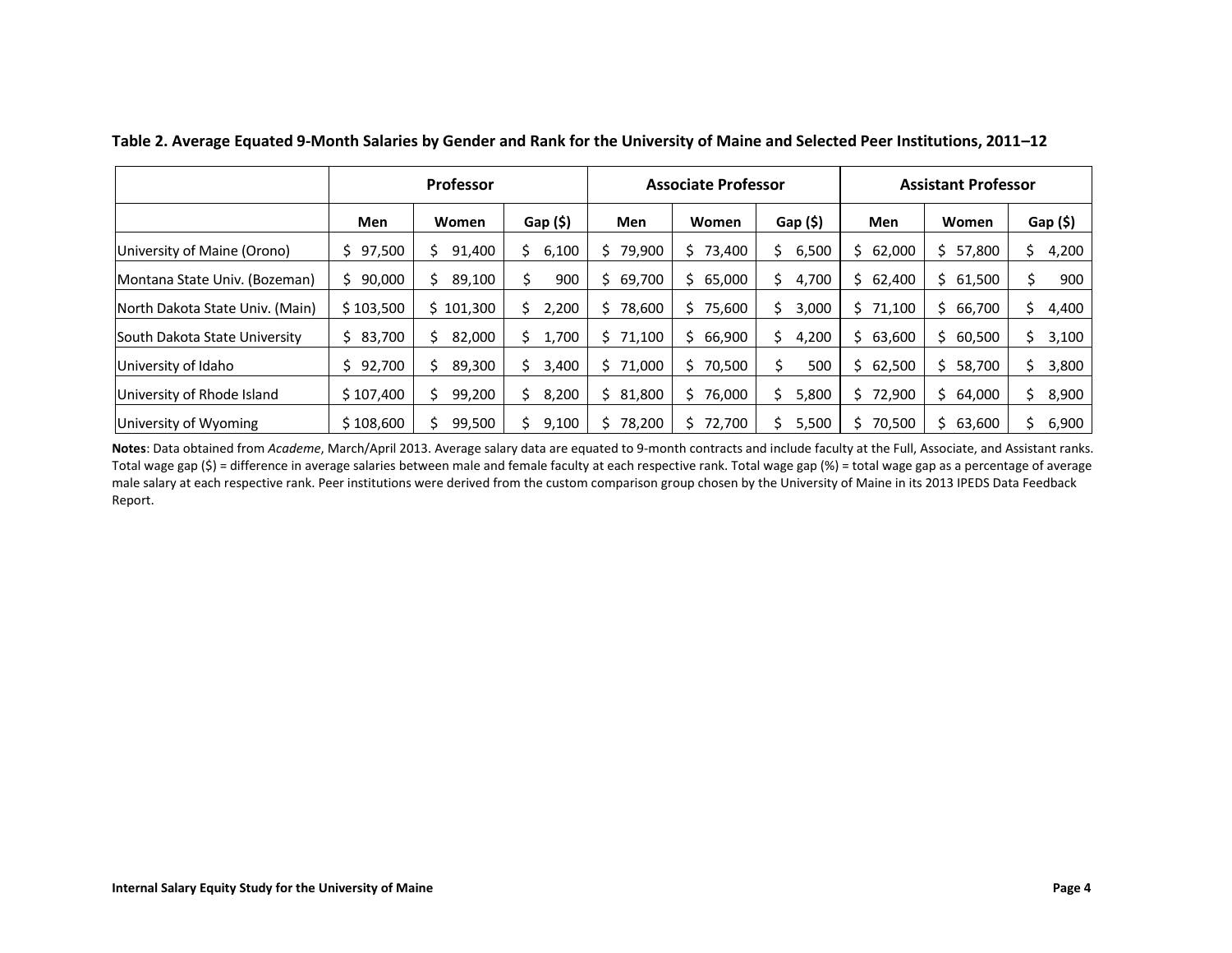The data i[n Table 2](#page-5-0) illustrate that the average salary gaps between men and women were much smaller *within* each rank than when faculty were aggregated *across* ranks as in Table 1. Female faculty members at the University of Maine on average earned \$6,100 less than male faculty members at the Full Professor rank, \$6,500 less at the Associate Professor rank, and \$4,200 less at the Assistant Professor rank. These average pay gaps were substantially smaller than the total wage gap of \$18,720 shown in [Table 1,](#page-4-1) thus highlighting the importance of examining salary differences within rank. Note also that the gender pay gaps within rank were not unique to the University of Maine. For every institution in this list, the average salaries for male faculty within rank exceeded the average salaries for female faculty. Finally, note also that the size of the wage gap is not consistent across ranks. The University of Maine had the highest wage gap in the Associate Professor rank but was third in the Professor rank and fourth in the Assistant Professor rank.

In addition to rank, other characteristics of faculty may also affect their salaries. If these factors are unequally distributed between men and women, then they may also affect the total wage gap between the genders. For example, gender differences are often found with regard to employment rates in higher-paying academic disciplines such as business. Male faculty members also typically have more years of experience in academe, on average, than their female counterparts. Given that employees with more experience are usually expected to earn more than employees with less experience, some of the difference in average salaries between males and females may rightly be attributed to their different experience levels rather than to unfair treatment by the institution.

In general terms, this means that the average salary difference (or total wage gap) between men and women in Table 1 can be broken down into two components: the "explained wage gap" and the "unexplained wage gap":

#### (1) Total wage gap = Explained wage gap + Unexplained wage gap

The explained wage gap is the portion of the total wage gap that is attributed to differences in factors such as experience, educational attainment, and rank that should affect salaries. The unexplained wage gap represents the estimated portion of the total wage gap between men and women that cannot be attributed to known, measurable factors that may legitimately affect salaries. The term "unexplained wage gap" is used to reflect the fact that this remainder could be due to justifiable factors that cannot be measured, justifiable factors that were not included in the analysis, or inequitable treatment of men and women. Therefore, the presence of a significant unexplained wage gap does not, in and of itself, prove that the employer has engaged in unfair treatment of men and women.

The standard procedure by which researchers measure the unexplained wage gap is through multiple regression analysis. The advantage of multiple regression analysis is that it allows the investigator to control for the influences of other factors such as rank, labor market experience, educational attainment, and discipline that may legitimately affect faculty compensation. The analysis begins with the specification of a salary equation of the form:

$$
(2) \quad \ln Y_i = \alpha_0 + \sum_{j=1}^J \alpha_j X_{ij} + \varepsilon_i
$$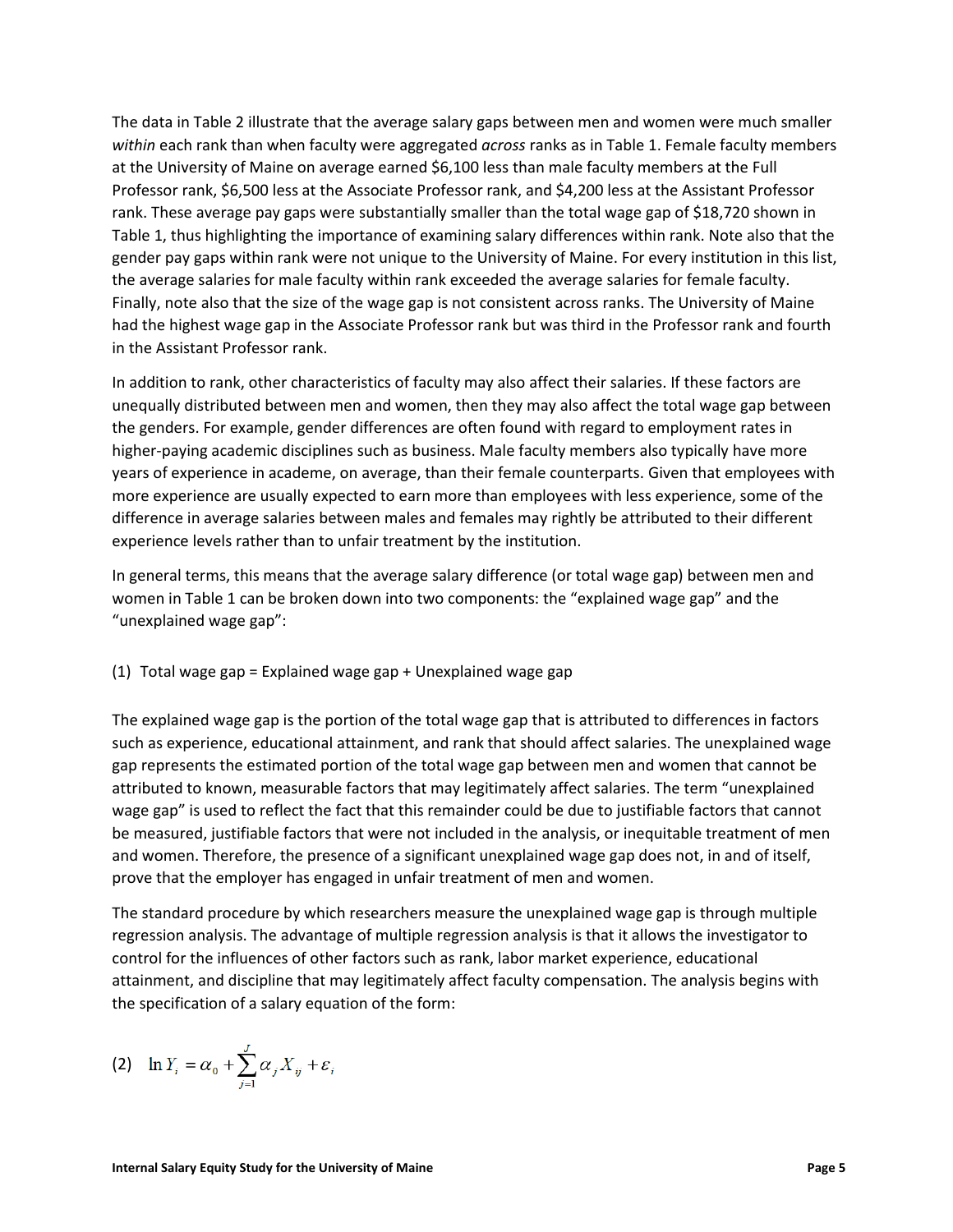where  $\ln Y_i$  = salary for the i<sup>th</sup> faculty member expressed in logarithms,  $X_1$  to  $X_1$  = set of J independent variables that were deemed appropriate for differentiating salaries among faculty,  $\alpha_0$  to  $\alpha_1$  = set of coefficients to be estimated by multiple regression analysis, and  $\varepsilon_i$  = random error term. The log of salary is most often used as the dependent variable in salary studies due to its appropriateness in situations where salaries reflect a compounding process (i.e., salary increases are awarded on a percentage basis as opposed to a fixed dollar amount). The resulting coefficients in the salary model show the approximate predicted percentage change in salary due to each of the designated factors  $X_1$  to X,

To measure the unexplained wage gap between male and female faculty, either a single-equation method or a multiple-equation method can be used. In the single-equation method, a dummy variable for each faculty member's gender is added to the wage equation shown above:

(3) 
$$
\ln Y_i = \alpha_0 + \sum_{j=1}^{J} \alpha_j X_{ij} + \alpha_{J+1} M_i + \varepsilon_i
$$

where the variable  $M_i = 1$  if male, and zero otherwise. The coefficient  $\alpha_{i+1}$  represents the unexplained wage gap for gender, or the approximate percentage salary difference between male and female faculty after taking into account differences in the levels of the independent variables for males and females.

One limitation of the single-equation approach, however, is that it restricts each of the independent variables in the model to have the same effect on salary for both male and female faculty. For example, if one of the independent variables in the salary model is years of experience, then this restriction means that an additional year in the labor force must have the same average impact on salary for men and women. If these assumptions are inappropriate, then the estimated coefficient for the gender variable—the unexplained wage gap—will also be incorrect. The extent to which the estimated unexplained wage gap is affected by these restrictions will vary from application to application, although in practice the effects tend to be fairly minor.

To address this issue, Oaxaca (1973), Blinder (1973), Reimers (1983), and Cotton (1988) recommend using multiple-equation methods for measuring the unexplained wage gap. Rather than adding a gender dummy variable to the wage equation, the multiple-equation methods suggest estimating the wage equation (2) separately for males:

(4) 
$$
\ln Y_i = \alpha_{m0} + \sum_{j=1}^{J} \alpha_{mj} X_{mj} + \varepsilon_i
$$
, for male faculty only

Equation (4) is referred to as the male wage structure.<sup>1</sup> The unexplained wage gap between the genders can then be found by substituting each female faculty member's characteristics into the male wage structure and comparing the average actual female salary with the average predicted salary as if male:

 $\overline{\phantom{a}}$ 

 $^1$  This approach requires having a sufficient number of observations on each variable by gender. See Toutkoushian and Hoffman (2002) for more discussion of the challenges in implementing the two-equation method in institution studies of internal salary equity.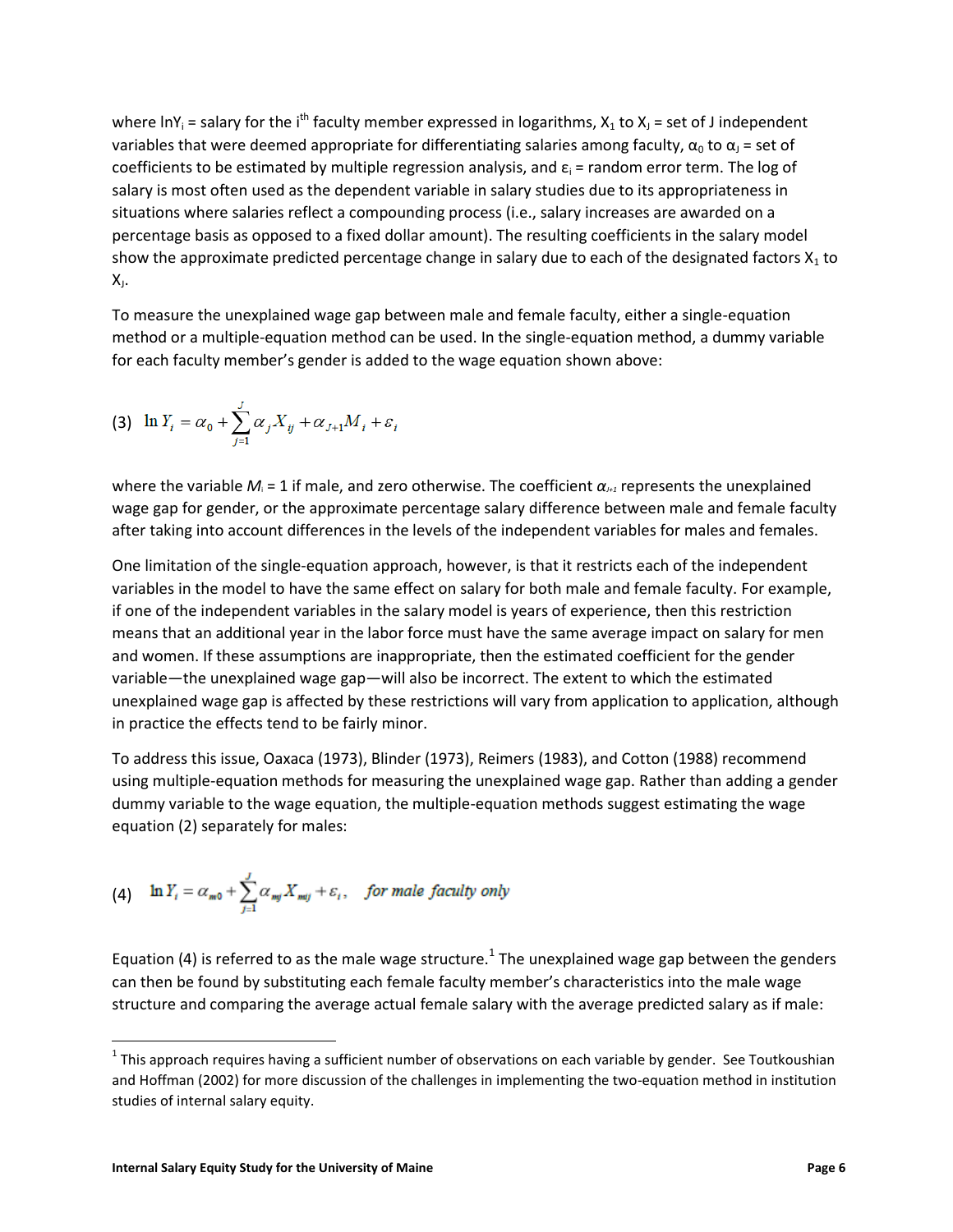(5) Unexplained Wage Gap (2-equation) =  $\ln \hat{Y}$  (female as male) –  $\ln \overline{Y}$  (*female*)

where In  $\hat{Y}$  (female as male) = average predicted log of salary for females based on the male wage structure, and  $\ln \overline{Y}$  (*female*) = average log of salary for female faculty.

A second issue to address when conducting an internal salary equity study is whether or not to control for academic rank in the salary model. Because faculty members often received pay increases when they are promoted, there is a clear connection between salary and rank that argues for the researcher to add variables for rank to the salary model. If it is true that men are more likely than women to be found at higher ranks, then failure to control for rank will lead to an overestimate of the unexplained wage gap. However, some have countered that if female faculty members are discriminated against in terms of rank assignment, then controlling for rank in the salary model will lead to an underestimate of the true unexplained wage gap. The recommended approach to this problem is to estimate the unexplained wage gap both ways, report both sets of findings, and then compare the estimates to see whether the magnitude of the unexplained wage gap changes.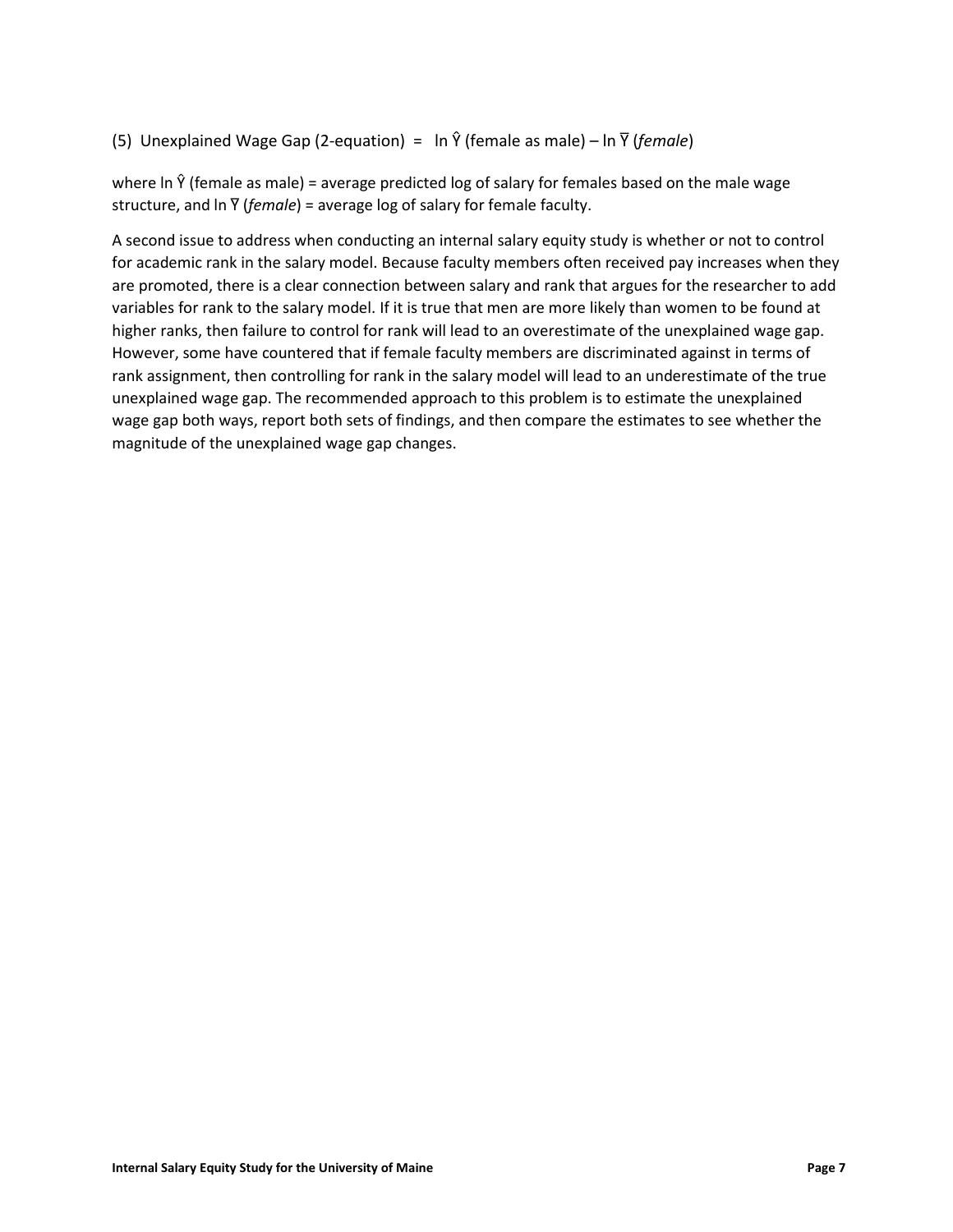#### <span id="page-9-0"></span>Data Description

The dataset used in this report consists of faculty members at the University of Maine from the colleges of Business, Public Policy & Health; Cooperative Extension; Engineering; Education & Human Development; Liberal Arts & Sciences; and Natural Science, Forestry, & Agriculture. The data are for the 2011–12 academic year. To ensure that the set of faculty was relatively homogeneous and that the analysis conducted here was comparable to accepted practices and standards in the field, only faculty members who were employed full-time were included in the study. After these exclusions, there were 549 faculty members in the dataset.

The dependent variable used throughout this study is the logarithm of annual base salary (9-month equivalent).

From the personnel database provided by the University of Maine, the following independent variables were constructed: years employed by the University of Maine, age, and time in rank (all using a reference date of 9/1/2011). Dichotomous (or "dummy") variables were created for categorical variables including gender, rank, tenure status, race/ethnicity (coded as white or non-white), highest degree (coded as PhD or below a PhD), and department (those departments with fewer than five individuals were combined into one, as shown [below](#page-10-0) in [Table 3\)](#page-10-0). Tenure status was coded into tenured/tenure-track, Other (essentially Cooperative Extension Service faculty), and Not Applicable.

Another independent variable sometimes used in salary studies is some measure related to productivity (e.g., number of publications). Unfortunately, such data were not available to the researchers and thus were not included in this analysis. This limitation should be considered when interpreting results.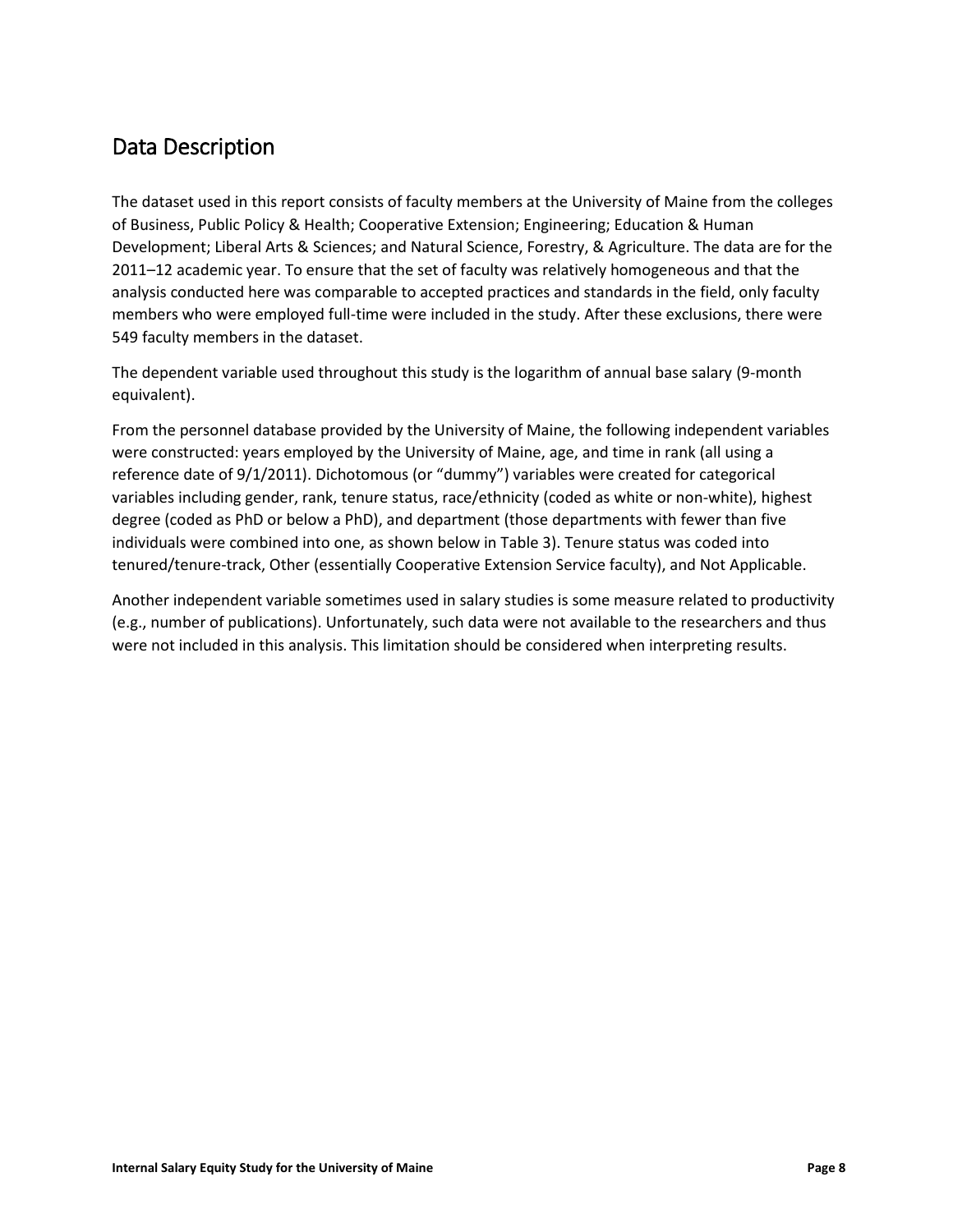<span id="page-10-0"></span>

| <b>Department</b>                             | Variable name    |
|-----------------------------------------------|------------------|
| Animal & Veterinary Sciences                  | dummy_dept_ANV   |
| Anthropology                                  | dummy_dept_AY    |
| Art                                           | dummy dept AT    |
| Chemical & Biological Engineering             | dummy_dept_CHE   |
| Chemistry                                     | dummy_dept_CH    |
| Civil & Environmental Engineering             | dummy_dept_CE    |
| <b>Communication &amp; Journalism</b>         | dummy_dept_CMJM  |
| <b>Communication Sciences &amp; Disorders</b> | dummy_dept_CSD   |
| <b>Cooperative Extension Service</b>          | dummy_dept_CES   |
| <b>Earth Sciences</b>                         | dummy_dept_ERS   |
| <b>Education &amp; Human Development</b>      | dummy_dept_EDUC  |
| <b>Electrical &amp; Computer Engineering</b>  | dummy_dept_ECE   |
| English                                       | dummy_dept_EH    |
| Food Science & Human Nutrition                | dummy_dept_FSN   |
| History                                       | dummy_dept_HY    |
| <b>Maine Business School</b>                  | dummy_dept_BA    |
| <b>Mathematics &amp; Statistics</b>           | dummy_dept_ME    |
| <b>Mechanical Engineering</b>                 | dummy_dept_MLC   |
| Modern Languages & Classics                   | dummy dept BMMB  |
| Molecular & Biomedical Science                | dummy_dept_MC    |
| Music                                         | dummy_dept_NMP   |
| Philosophy                                    | dummy_dept_PL    |
| Physics and Astronomy                         | dummy_dept_PS    |
| Plant, Soil, & Environmental Sciences         | dummy_dept_PSE   |
| <b>Political Science</b>                      | dummy_dept_POL   |
| Psychology                                    | dummy_dept_PY    |
| School of Biology & Ecology                   | dummy_dept_SBE   |
| School of Computing and Information Sciences  | dummy_dept_SCIS  |
| <b>School of Economics</b>                    | dummy_dept_SOE   |
| School of Engineering Technology              | dummy_dept_SET   |
| School of Forest Resources                    | dummy_dept_FORM  |
| <b>School of Marine Sciences</b>              | dummy_dept_SMS   |
| <b>School of Nursing</b>                      | dummy dept NURS  |
| School of Social Work                         | dummy_dept_SWK   |
| Sociology                                     | dummy_dept_SY    |
| Wildlife Ecology                              | dummy dept W     |
| Combined*                                     | dummy dept Small |

\* Includes the following departments, each with < 5 faculty: Advanced Structures and Composites Center, Climate Change Institute, Honors College, Intensive English Institute, Public Administration, Theater, and Water Research Institute.

NOTE: Mathematics & Statistics was used as the reference department in all models and thus was not assigned a dummy variable.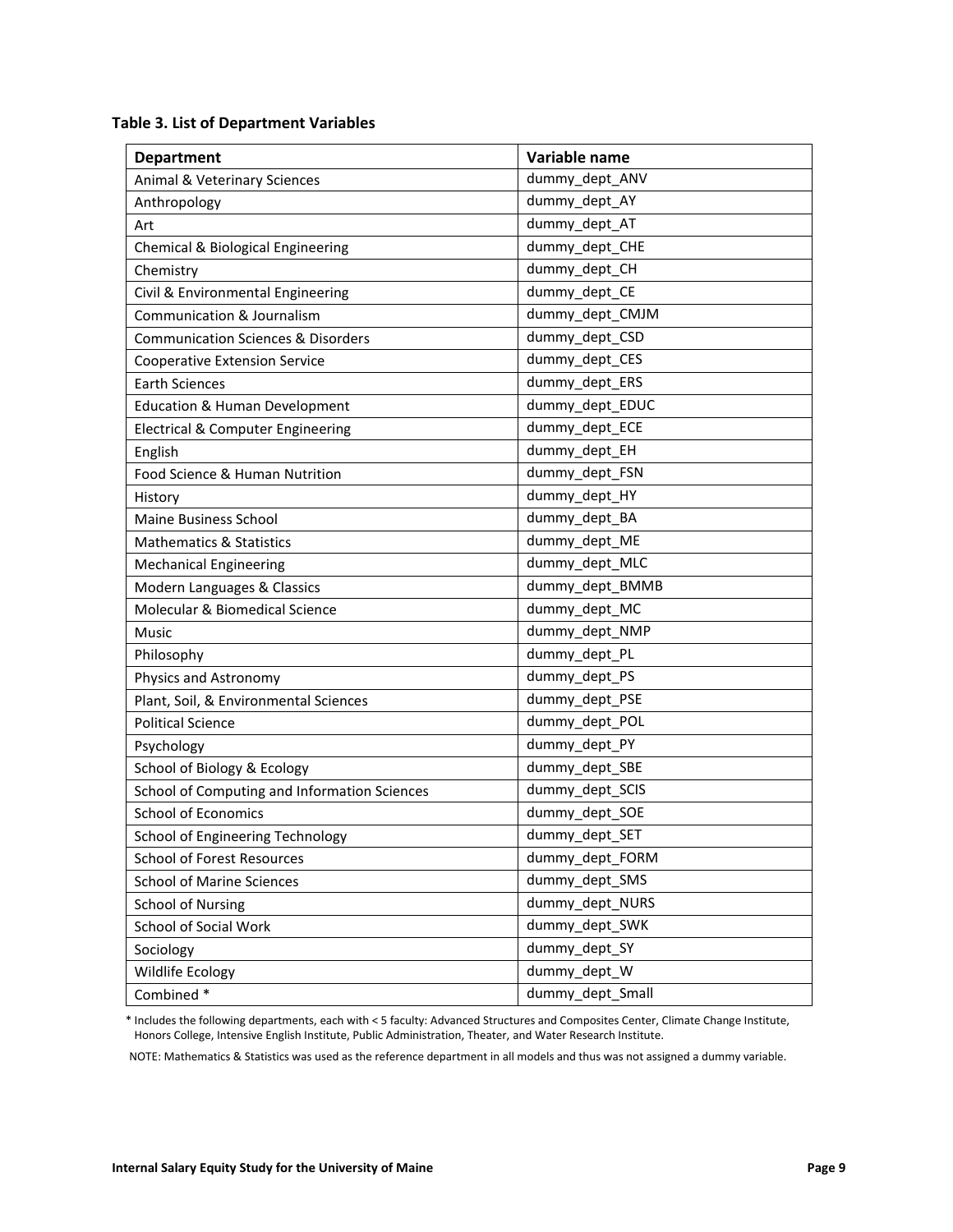## <span id="page-11-0"></span>Findings—Unexplained Wage Gap by Gender

[Table 4](#page-11-1) provides descriptive statistics (mean and standard deviation) for the key variables that are used in the faculty salary models.

| Variable                       | <b>Males only</b> | <b>Females only</b> | <b>Combined</b> |
|--------------------------------|-------------------|---------------------|-----------------|
| 2011-2012 annual salary        | \$82666           | \$68100             | \$77466         |
| (9-month equivalent)           | (22012)           | (19214)             | (22167)         |
| Log of 2011-2012 annual salary | 11.286            | 11.090              | 11.216          |
| (9-month equivalent)           | (.275)            | (.278)              | (.292)          |
| Years at University of Maine   | 17.938            | 12.750              | 16.086          |
|                                | (11.819)          | (8.961)             | (11.158)        |
| <b>Full Professor</b>          | .467              | 0.230               | .383            |
|                                | (.500)            | (.422)              | (.486)          |
| Associate Professor            | .317              | .362                | .333            |
|                                | (.466)            | (.482)              | (.472)          |
| <b>Assistant Professor</b>     | .133              | .235                | .169            |
|                                | (.340)            | (.425)              | (.375)          |
| Lecturer                       | .071              | .153                | .100            |
|                                | (.257)            | (.361)              | (.301)          |
| Instructor                     | .011              | .020                | .015            |
|                                | (.106)            | (.142)              | (.120)          |
| Tenured or tenure-track        | .822              | .653                | .761            |
|                                | (.383)            | (.477)              | (.427)          |
| Cooperative Extension faculty  | .048              | .112                | .071            |
| (tenure status = "Other")      | (.214)            | (.316)              | (.257)          |
| Not on tenure track            | .130              | .235                | .168            |
| (tenure status = ""Other")     | (.337)            | (.425)              | (.374)          |
| Highest degree is a PhD        | .867              | .750                | .825            |
|                                | (.340)            | (.434)              | (.380)          |
| Highest degree is below a PhD  | .133              | .250                | .175            |
|                                | (.340)            | (.434)              | (.380)          |
| Race--white                    | .915              | .934                | .922            |
|                                | (.279)            | (.249)              | (.269)          |
| Race--nonwhite                 | .093              | .066                | .084            |
|                                | (.292)            | (.249)              | (.277)          |
| Time in rank (years)           | 10.493            | 7.302               | 9.354           |
|                                | (9.149)           | (6.454)             | (8.422)         |
| Age                            | 53.857            | 51.171              | 52.898          |
|                                | (10.444)          | (10.207)            | (10.431)        |
| Ν                              | 353               | 196                 | 549             |

<span id="page-11-1"></span>**Table 4. Descriptive Statistics for Selected Variables**

Note: Data include faculty with a total FTE=1. Means are shown in each cell, with standard deviations shown in parentheses below each.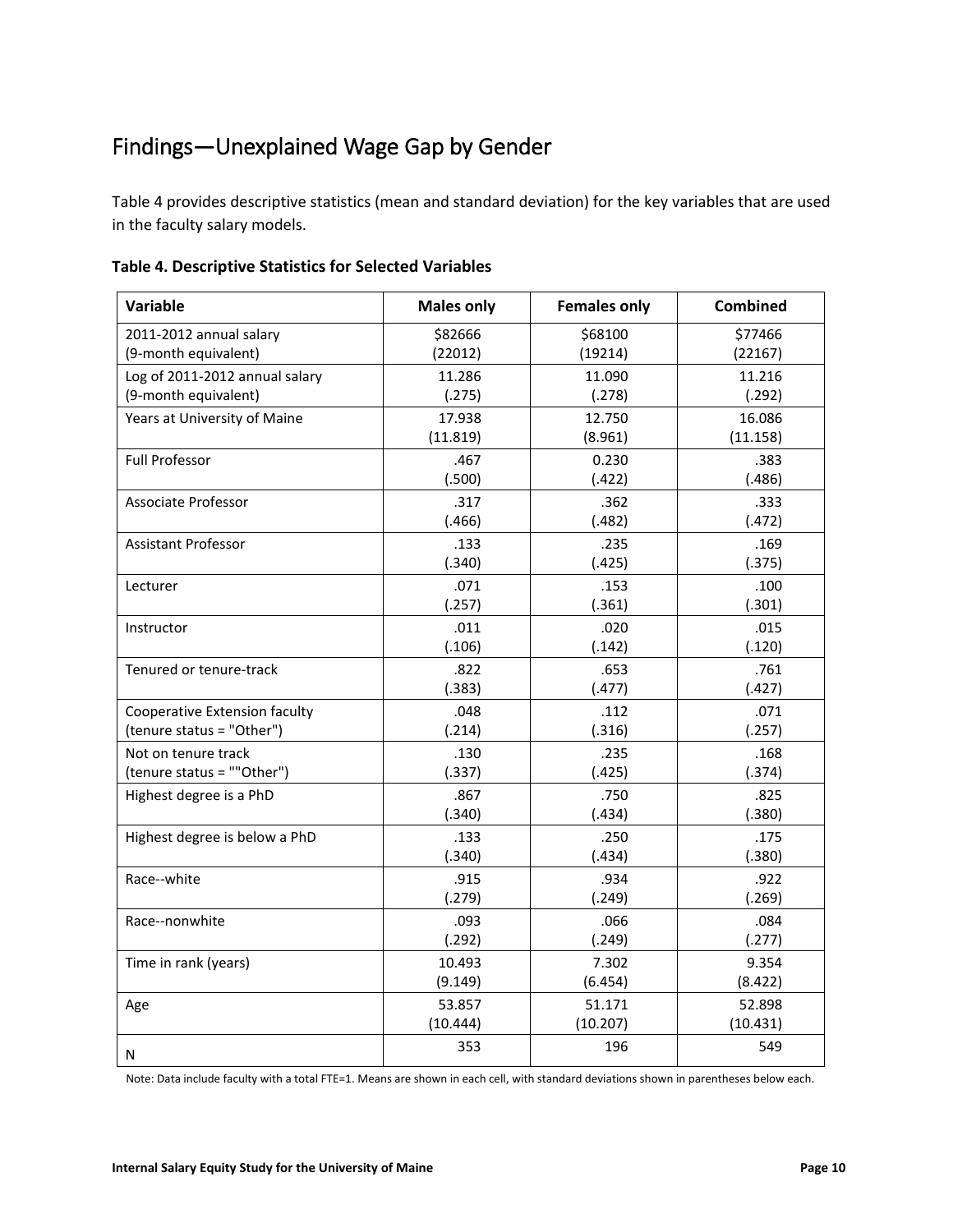[Table 4](#page-11-1) shows that the average salary for male faculty exceeded the average salary for female faculty by \$14,566, or approximately 19.6% based on the difference in logarithms (11.286 – 11.090 = 0.196). This total wage gap was slightly higher than what was found for the larger set of faculty reported to the AAUP (see Table 1; it should be noted that the AAUP data include only ranked faculty). The descriptive statistics in Table 4 suggest that some portion of this total wage gap was likely attributable to differences in personal and work-related characteristics across genders. On average, male faculty members had more than five more years of experience than do females. They were also more likely than females to be at the Associate and Full Professor levels, as shown in [Table 5:](#page-12-0)

|                            | <b>Females</b> |      |     | <b>Males</b> |
|----------------------------|----------------|------|-----|--------------|
|                            | #              | $\%$ | #   | $\%$         |
| Instructor                 | 4              | 50%  | 4   | 50%          |
| Lecturer                   | 30             | 55%  | 25  | 45%          |
| <b>Assistant Professor</b> | 46             | 49%  | 47  | 51%          |
| <b>Associate Professor</b> | 71             | 39%  | 112 | 61%          |
| <b>Full Professor</b>      | 45             | 21%  | 165 | 79%          |
| Total                      | 196            | 36%  | 353 | 64%          |

#### <span id="page-12-0"></span>**Table 5. Faculty by Rank and Gender**

Note: Data include faculty with a total FTE=1.

In addition, a[s Table 6](#page-12-1) shows, the faculty in the departments and colleges with the highest average salaries—Business, Public Policy, & Health and Engineering—were predominantly male:

#### <span id="page-12-1"></span>**Table 6. Average Salaries and Gender Distribution of Faculty**

|                                                     | Gender |     |                |
|-----------------------------------------------------|--------|-----|----------------|
| <b>College</b>                                      | F      | М   | Average salary |
| College of Business, Public Policy, & Health        | 8      | 16  | \$93,655       |
| <b>College of Engineering</b>                       | 6      | 60  | \$93,424       |
| College of Education & Human Development            | 19     | 19  | \$62,716       |
| College of Liberal Arts & Sciences                  | 65     | 126 | \$75,485       |
| College of Natural Science, Forestry, & Agriculture | 75     | 112 | \$79,029       |
| other                                               | 23     | 20  | \$58,968       |
| Total                                               | 196    | 353 | \$77,466       |

Note: Data include faculty with a total FTE = 1. All salaries are 9-month equivalent.

To determine if male faculty members at the University of Maine were paid significantly more than their female counterparts after controlling for differences in salary that were due to factors that are measurable and should legitimately affect pay, we estimated several different multiple regression models. In each model, the dependent variable was the natural log of annual salary (9-month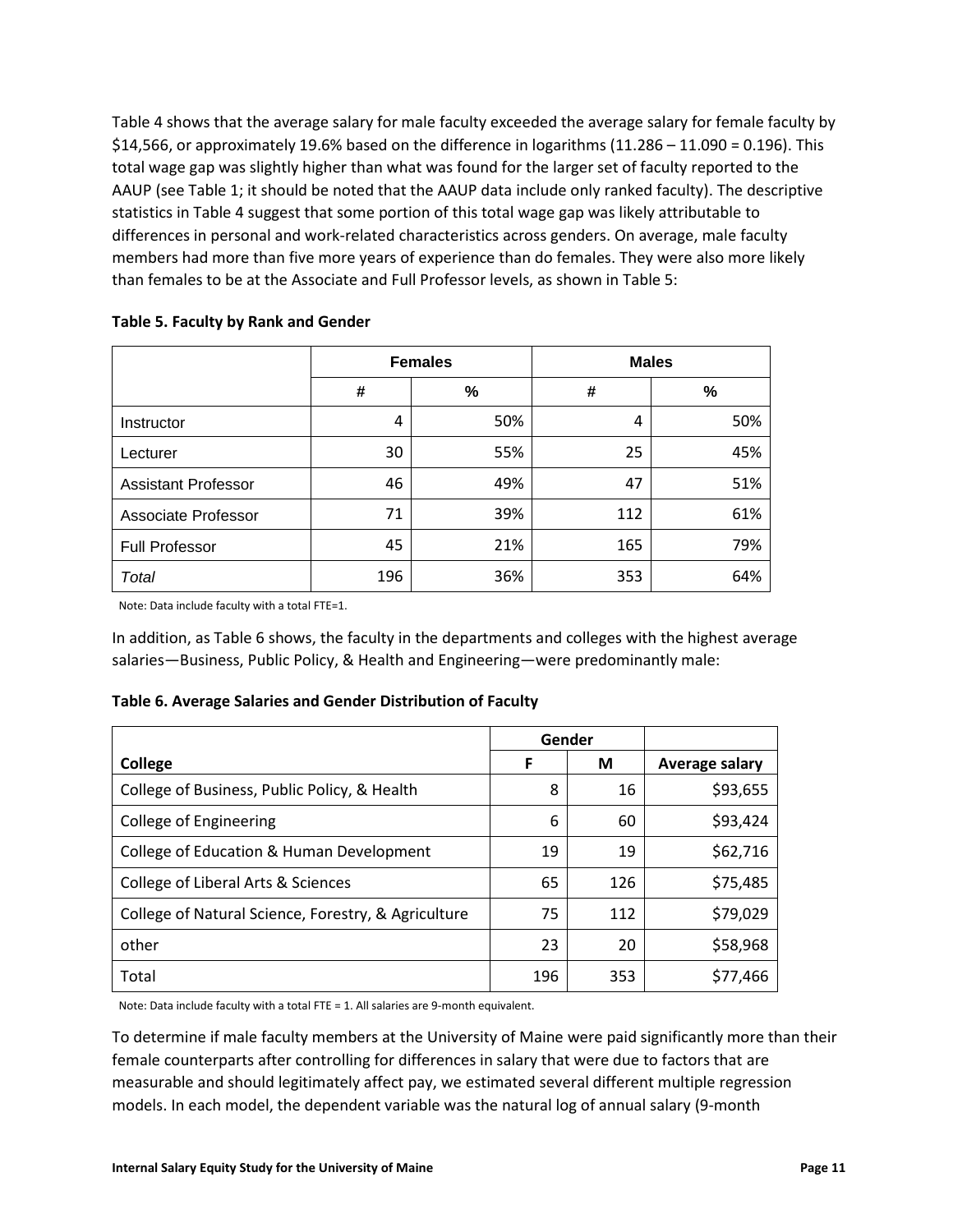equivalent). In Model 1 (see [Table 7\)](#page-13-0), we controlled for the following factors: gender, the faculty member's departmental affiliation, time at the University of Maine, degree type of the highest degree, race, and age. In Model 2, we added control variables for the faculty member's academic rank and time in rank, to determine whether adding academic rank to the model accounted for more of the total wage gap. The results for all of the variables except departmental affiliation are shown [below](#page-13-0) in [Table 7.](#page-13-0) (Note: Expanded tables including the departmental affiliation variables are included in the appendices to this report.)

| <b>Variable</b>               | Model 1:            | Model 2:         |
|-------------------------------|---------------------|------------------|
|                               | <b>Without rank</b> | <b>With rank</b> |
| (Constant)                    | 10.699              | 11.049           |
|                               | $(.065)$ **         | $(.053)$ **      |
| Female                        | $-.051$             | $-.020$          |
|                               | $(.018)$ **         | (.013)           |
| Rank-Instructor               | $-$                 | $-0.196$         |
|                               |                     | $(.057)$ **      |
| Rank-Lecturer                 | $-$                 | $-.219$          |
|                               |                     | $(.035)$ **      |
| Rank-Assistant Professor      | $-$                 | $-.174$          |
|                               |                     | $(.020)$ **      |
| Rank-Professor                | --                  | .210             |
|                               |                     | $(.016)$ **      |
| Tenure status OTH             | --                  | $-.094$          |
|                               |                     | (.058)           |
| Tenure status NA              | --                  | $-0.13$          |
|                               |                     | $(.027)$ **      |
| Time at University of Maine   | .007                | $-.001$          |
|                               | $(.001)$ **         | (.001)           |
| Highest degree is below a PhD | $-.227$             | $-.034$          |
|                               | $(.024)$ **         | (.021)           |
| Race-nonwhite                 | .002                | $-.007$          |
|                               | (.029)              | (.020)           |
| Age                           | .007                | .002             |
|                               | $(.001)$ **         | (.001)           |
| Time in rank                  | $-$                 | .000             |
|                               |                     | $(.000)**$       |
| <b>R-squared</b>              | .659                | .830             |

<span id="page-13-0"></span>

| Table 7. Multiple Regression Results for Determinants of Faculty Salaries at the University of |  |
|------------------------------------------------------------------------------------------------|--|
| Maine, 2011-12                                                                                 |  |

*Notes*: Standard errors are shown in parentheses. Coefficients represent the approximate percentage change in salary due to a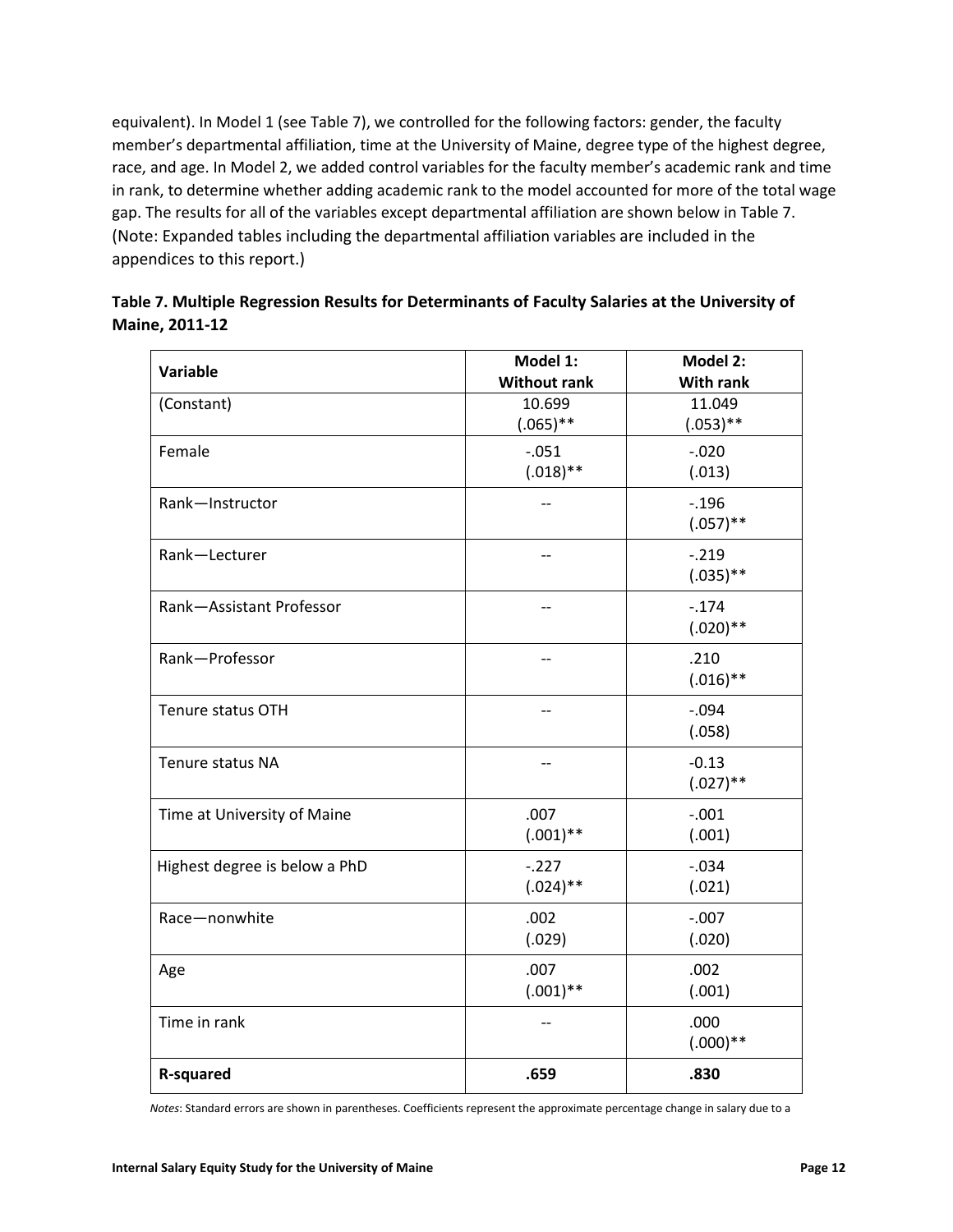one-unit change in each independent variable. Each model also includes dichotomous variables for departmental affiliation (reference category = math/statistics). Reference categories: Male, Associate Professor, Math/Statistics Dept., Highest degree is a PhD, Race=White. Results for the 37 non-reference departmental dummy variables, not shown here, are viewable in the appendices.

\* coefficient is statistically significant at p = 0.05, \*\* coefficient is statistically significant at p = 0.01 (two-tailed tests).

The salary models i[n Table 7](#page-13-0) show that a large proportion (66–83%) of the variations in faculty salaries was explained by factors such as their rank, experience, and academic discipline. These values are consistent with the R-squared values typically observed in internal salary equity studies conducted at specific institutions. Not surprisingly, time at the University of Maine (a proxy for years of experience) was found to have a significant effect on faculty salaries when rank is not included in the model. The effect of experience on salary changed when rank was added to the model because of the high correlation between years of experience and academic rank. The results demonstrate that adding rank to the salary model improved the overall fit of the regression line and verified that salary increased with rank even after controlling for years of experience.

In terms of the effect of gender on salary, it can be seen that although the estimated coefficients for the variable Female were negative in both salary models, they were not statistically different from zero (at the p = 0.05 level) once rank was controlled for in the salary equation. Of note, however, the proportions of women were lower in the Associate and Full Professor ranks.

As a test of the robustness of our single-equation results, we applied the two-equation approach to measuring the unexplained wage gap between male and female faculty. We estimated Model 2 for only the male faculty at the University of Maine, computed the predicted salary for each female faculty member using this model, and then calculated the difference between the average predicted salary as if male and the average actual salary for female faculty. If the difference was found to be dramatically different from what was obtained in the single-equation method, then the restrictions imposed by the single-equation method could be leading to incorrect estimates of the unexplained wage gap. [Table 8](#page-14-0) provides a comparison of the results from the single- and two-equation approaches:

|                 | Total<br>wage gap | Unexplained<br>wage gap | <b>Explained</b><br>wage gap |
|-----------------|-------------------|-------------------------|------------------------------|
| Single-equation | 0.196             | 0.020                   | 0.176                        |
| Two-equation    | 0.196             | 0.026                   | 0.170                        |

<span id="page-14-0"></span>

*Notes*: Single-equation method data are fro[m Table 7,](#page-13-0) Model 2. Both methods controlled for rank, tenure status, departmental affiliation, time at UM, highest degree, race, age, and time in rank.

[Table 8](#page-14-0) illustrates that the unexplained wage gap was not substantially affected by whether the singleequation or two-equation approach is used. Using the single-equation method, approximately 90% of the total wage gap between men and women (calculated by dividing the Explained Wage Gap by the Total Wage Gap and expressing as a percentage) was explained by factors that should legitimately affect salaries. Using the two-equation model, the proportion explained was slightly lower at 87%. Therefore the conclusions drawn from the single-equation method are appropriate for this study.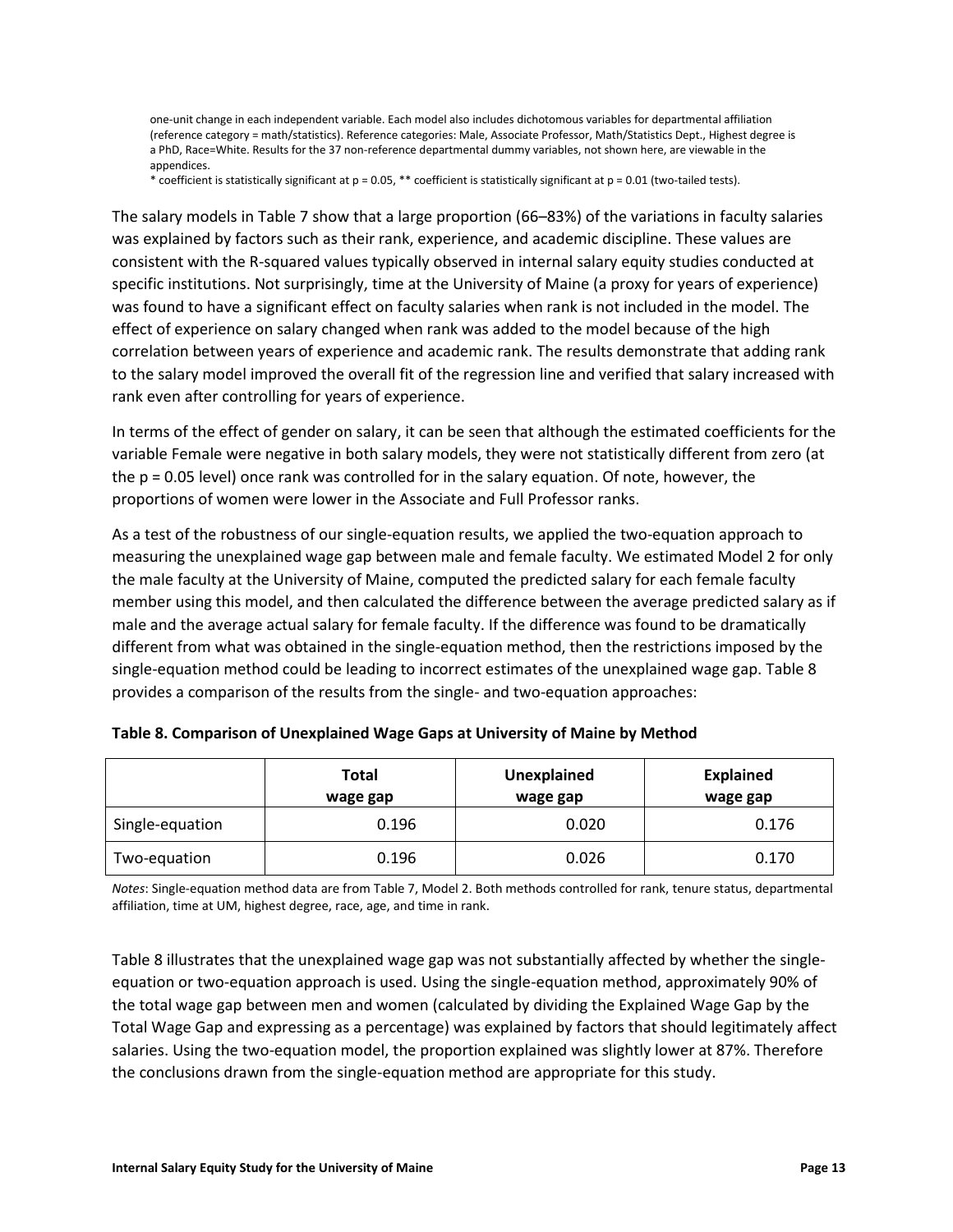#### <span id="page-15-0"></span>**Conclusions**

In this study, we investigated whether there was any evidence that faculty members, on average, face pay discrimination at the University of Maine based on gender. Considering all results together, we did not observe clear evidence of a significant unexplained wage gap between comparable male and female faculty at the University of Maine.

After controlling for the effects of rank, tenure status, departmental affiliation, experience, highest degree, time in rank, age, and race, the remaining (unexplained) wage gap between male and female faculty members at the University of Maine was approximately 2% and was not statistically different from zero at p-value = 0.05. When current rank and time in rank were not controlled for in the salary model, the unexplained wage gap by gender increased to 5.1% and became significant at p-value = 0.01. The unexplained wage gap was not substantially affected by whether a single-equation or two-equation approach was used.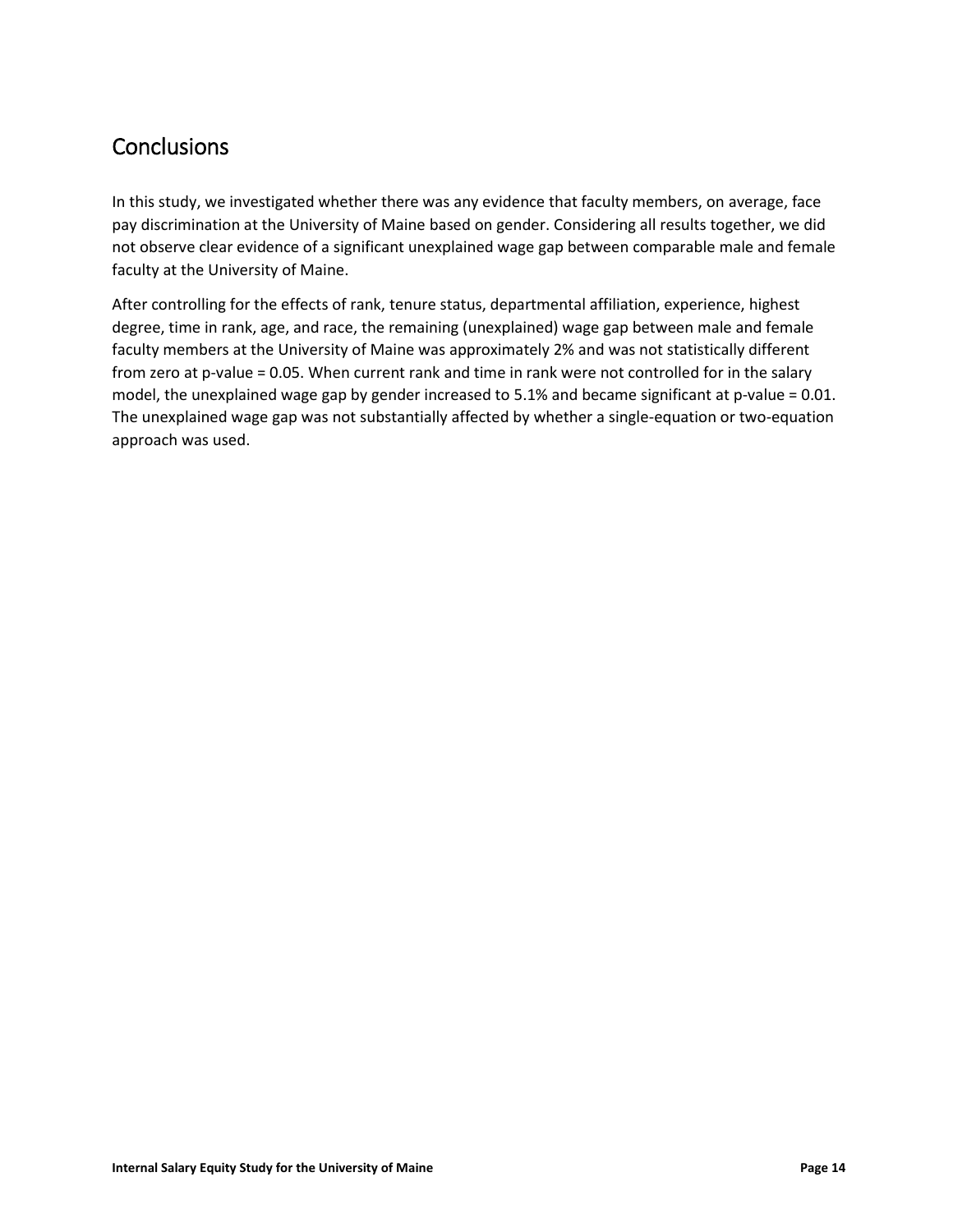# <span id="page-16-0"></span>Appendices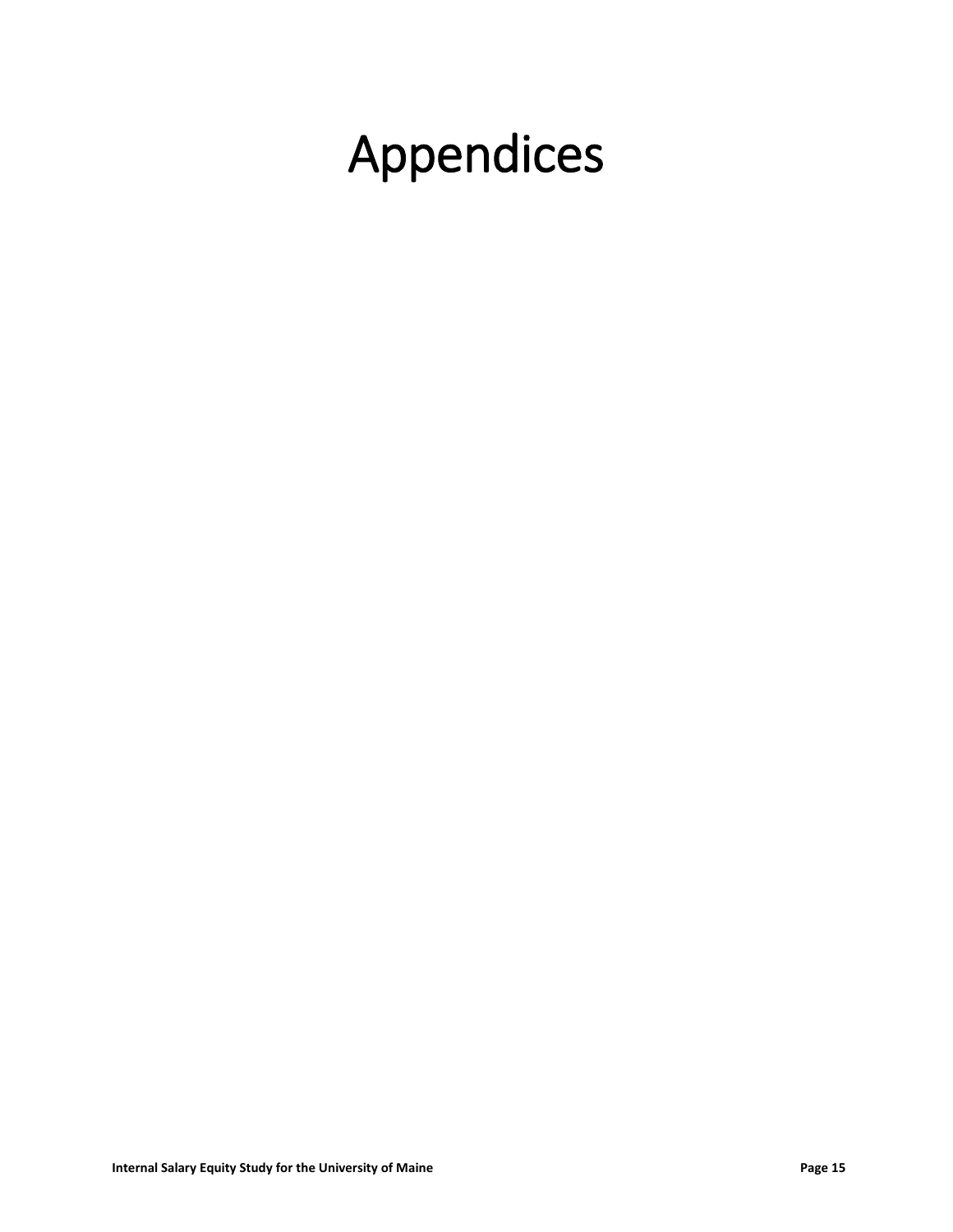#### <span id="page-17-0"></span>**Selected Readings on Faculty Pay Discrimination**

- Ashraf, J. "The Influence of Gender on Faculty Salaries in the United States, 1969-89." *Applied Economics*, 1996, 28(7), 857-864.
- Balzer, W., Boudreau, N., Hutchinson, P., Ryan, A., Thorsteinson, T., Sullivan, J., Yonker, R., and Snavely, D. "Critical Modeling Principles When Testing for Gender Equity in Faculty Salaries." *Research in Higher Education*, 1996, *37* (6), 633-658.
- Barbezat, D. "Salary Differentials or Sex Discrimination? Evidence from the Academic Labor Market." *Population Research and Policy Review*, 1987, 6, 69-84.
- Barbezat, D. "Affirmative Action in Higher Education: Have Two Decades Altered Salary Differentials by Sex and Race?" *Research in Labor Economics*, 1989, *10*, 107-156.
- Barbezat, D. "Updating Estimates of Male-Female Salary Differentials in the Academic Labor Market." *Economics Letters*, 1991, *36*(2), 191-195.
- Barbezat, D., and Donihue, M. "Do Faculty Salaries Rise with Job Seniority?" *Economics Letters*, 1998, 58(2), 239-244.
- Barbezat, D. "History of Pay Equity Studies." In R. Toutkoushian (ed.), *Conducting Salary-Equity Studies: Alternative Approaches to Research*. New Directions for Institutional Research, 2002, 115, pp. 9-40.
- Becker, W., and Goodman, R. "The Semilogarithmic Earnings Equation and its Use in Assessing Salary Discrimination in Academe." *Economics of Education Review*, 1991, *10*, 323-333.
- Becker, W., and Toutkoushian, R. "The Measurement and Cost of Removing Unexplained Gender Differences in Faculty Salaries." *Economics of Education Review*, 1995, *14*, 209-220.
- Bellas, M. "Faculty Salaries: Still a Cost of Being Female?" *Social Science Quarterly*, 1993, 74(1), 62-75.
- Blinder, A. "Wage Discrimination: Reduced Form and Structural Estimates." *Journal of Human Resources*, 1973, 8, 436-455.
- Boudreau, N., Sullivan, J., Balzer, W., Ryan, A., Yonker, R., Thorsteinson, T., and Hutchinson, P. "Should Faculty Rank be Included as a Predictor Variable in Studies of Gender Equity in University Faculty Salaries?" *Research in Higher Education*, 1997, *38* (3), 297-312.
- Cotton, J. "On the Decomposition of Wage Differentials." *Review of Economics and Statistics*, 1988, 70(2), 236-243.
- Eckes, S., & Toutkoushian, R. "Legal Issues and Statistical Approaches to Reverse Pay Discrimination in Higher Education." *Research in Higher Education*, 2006, *47*, 957-984.
- Ervin, D., Thomas, B., and Zey-Ferrell, M. "Sex Discrimination and Rewards in a Public Comprehensive University." *Human Relations*, 1984, *37*, 1005-1025.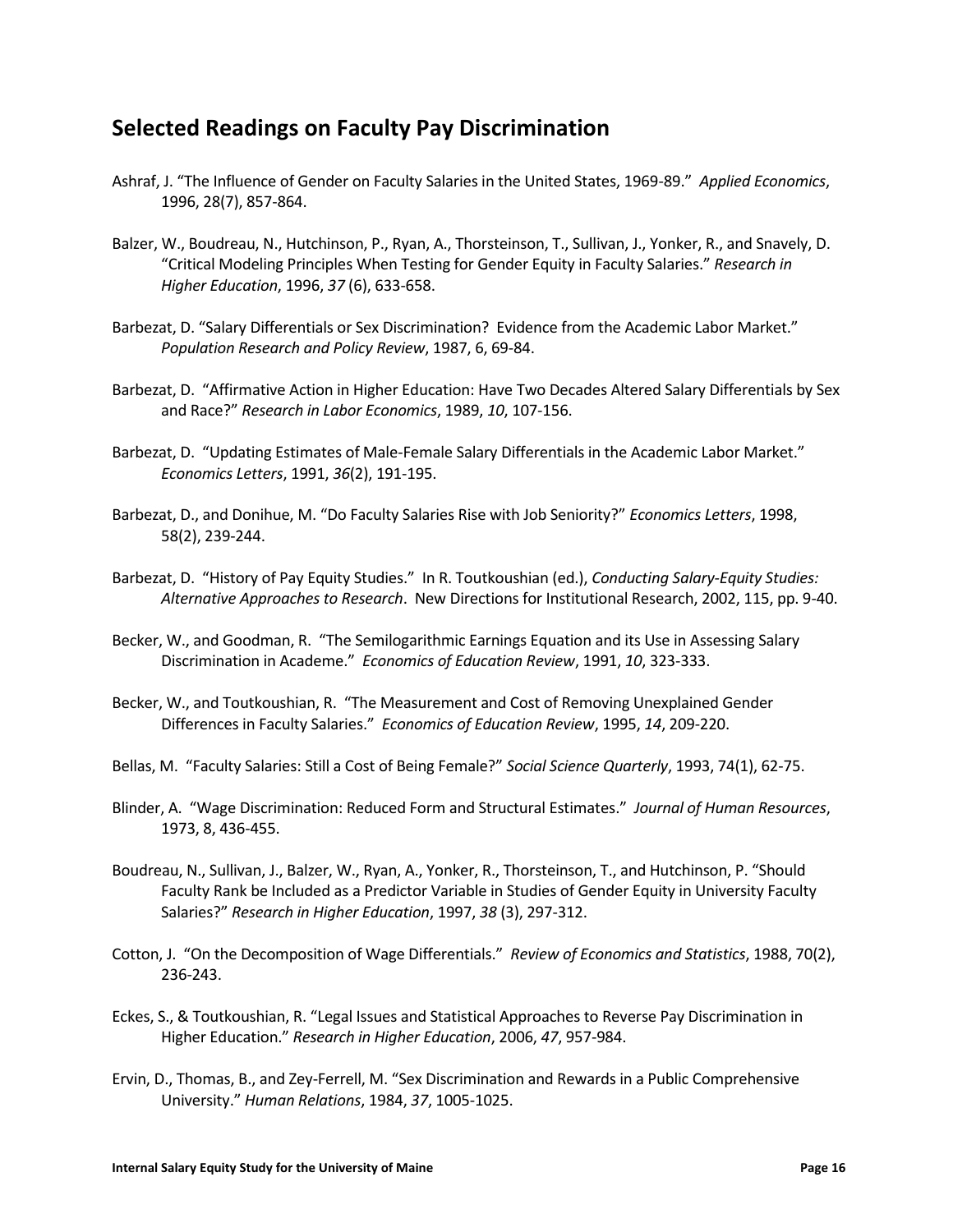Ferber, M. "Professors, Performance, and Rewards." *Industrial Relations*, 1974, *13* (1), 69-77.

- Ferber, M., Loeb, J., and Lowry, H. "The Economic Status of Women Faculty: A Reappraisal." *Journal of Human Resources*, 1978, *13* (3), 385-401.
- Ferber, M., and Loeb, J. "Issues in Conducting an Institutional Salary-Equity Study." In R. Toutkoushian (ed.), *Conducting Salary-Equity Studies: Alternative Approaches to Research*. New Directions for Institutional Research, 2002, 115, pp. 41-70.
- Gordon, N., Morton, T., and Braden, I. "Faculty Salaries: Is There Discrimination by Sex, Race, and Discipline?" *American Economic Review*, 1974, *64* (2), 419-427.
- Hallock, K. "Seniority and Monopsony in the Academic Labor Market: Comment." *American Economic Review*, 1995, *85* (3), 654-657.
- Hirsch, B., and Leppel, K. "Sex Discrimination in Faculty Salaries: Evidence from a Historically Women's University." *American Economic Review,* 1982, *72* (September), 829-835.
- Hoffman, E. "Faculty Salaries: Is There Discrimination by Sex, Race, and Discipline? Additional Evidence." *American Economic Review*, 1976, *66* (1), 196-198.
- Johnson, G., and Stafford, F. "The Earnings and Promotion of Women Faculty." *American Economic Review*, 1974, 64, 888-903.
- Koch, J., and Chizmar, J. "Sex Discrimination and Affirmative Action in Faculty Salaries," *Economic Inquiry*, 1976, *14*, 16-24.
- McNabb, R., and Wass, V. "Male-Female Salary Differentials in British Universities." *Oxford Economic Papers*, 1997, *49* (3), 328-343.
- Megdal, S., and Ransom, M. "Longitudinal Changes in Salary at a Large Public University: What Response to Equal Pay Legislation?" *American Economic Review*, 1985, *75* (2), 271-274.
- Mincer, J. *Schooling, Experience, and Earnings*. New York and London: Columbia University Press, 1974.
- Oaxaca, R. "Male-Female Wage Differentials in Urban Labor Markets." *International Economic Review*, 1973, 14(3), 693-709.
- Perna, L. "Sex Differences in Faculty Salaries: A Cohort Analysis." *Review of Higher Education*, 2001, 24(3), 283-307.
- Porter, S., Toutkoushian, R., & Moore, J. (in press). "Pay Inequities for Recently-Hired Faculty, 1988-2004." Forthcoming, *Review of Higher Education*.
- Ransom, M. "Seniority and Monopsony in the Academic Labor Market." *American Economic Review*, 1993, *83* (1), 221-233.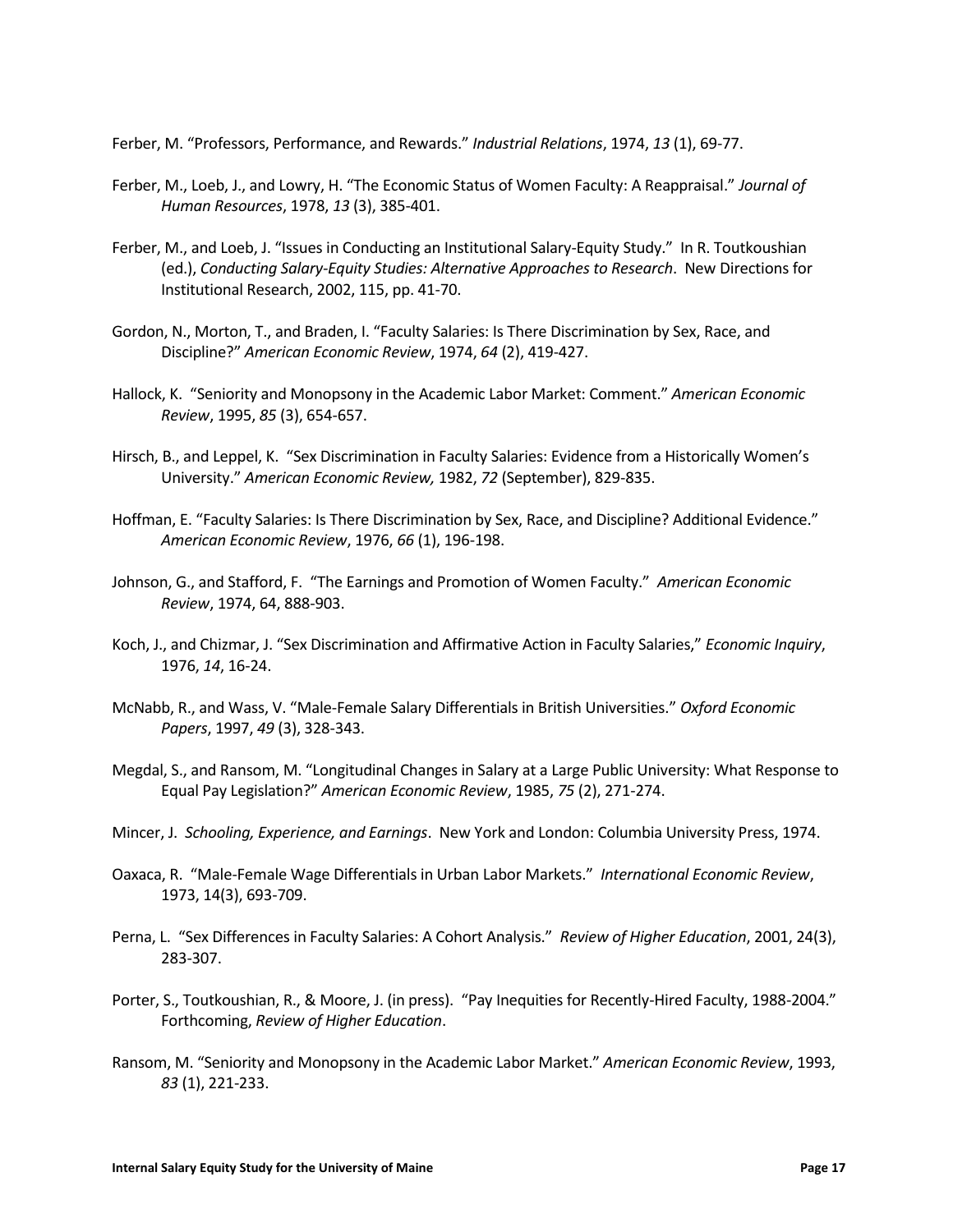- Ransom, M., and Megdal, S. "Sex Differences in the Academic Labor Market in the Affirmative Action Era." *Economics of Education Review*, 1993, 12, 21-43.
- Raymond, R., Sesnowitz, M., and Williams, D. "Does Sex Still Matter? New Evidence from the 1980s." *Economic Inquiry*, 1988, *26* (1), 43-58.
- Raymond, R., Sesnowitz, M., and Williams, D. "The Contribution of Regression Analysis to the Elimination of Gender Based Wage Discrimination in Academia: A Simulation." *Economics of Education Review*, 1990, *9* (3), 197-207.
- Riggs, M., Downey, R., McIntyre, P., and Hoyt, D. "Using Discriminant Analysis to Predict Faculty Rank." *Research in Higher Education*, 1986, *25* (4), 365-376.
- Reimers, C. "Labor Market Discrimination against Hispanic and Black Men." *Review of Economics and Statistics*, 1983, 65(4), 570-579.
- Smart, J. "Gender Equity in Academic Rank and Salary." *Review of Higher Education*, 1991, 14, 511-526.
- Toutkoushian, R. "Issues in Choosing a Strategy for Achieving Salary Equity." *Research in Higher Education*, 1994, *35*, 415-428.
- Toutkoushian, R. "Using Citation Counts for Measuring Sex Discrimination in Faculty Salaries." *The Review of Higher Education*, 1994, *18*, 61-82.
- Toutkoushian, R. "Using Regression Analysis to Determine if Faculty Salaries are Overly Compressed." *Research in Higher Education*, 1998, *39*, 87-100.
- Toutkoushian, R. "Sex Matters Less for Younger Faculty: Evidence of Disaggregate Pay Disparities from the 1988 and 1993 NCES Surveys." *Economics of Education Review*, 1998, 17(1), 55-71.
- Toutkoushian, R. "Racial and Marital Status Differences in Faculty Pay." *The Journal of Higher Education*, 1998, *69*, 513-541.
- Toutkoushian, R. "The Status of Academic Women in the 1990s: No Longer Outsiders, but Not Yet Equals." *The Quarterly Review of Economics and Finance*, 1999, 39, 679-698.
- Toutkoushian, R. "Addressing Gender Equity in Nonfaculty Salaries." *Research in Higher Education*, 2000, *41*, 417-442.
- Toutkoushian, R. (Ed.). *Conducting Salary-Equity Studies: Alternative Approaches to Research*. New Directions for Institutional Research, no. 115. San Francisco: Jossey-Bass, 2002.
- Toutkoushian, R. (Ed.). *Unresolved Issues in Conducting Salary-Equity Studies*. New Directions for Institutional Research, no. 117. San Francisco: Jossey-Bass, 2003.
- Toutkoushian, R., and Bellas, M. "The Effects of Part-Time Employment and Gender on Faculty Earnings and Satisfaction: Evidence from the NSOPF:93." *The Journal of Higher Education*, 2003, *74*, 172-195.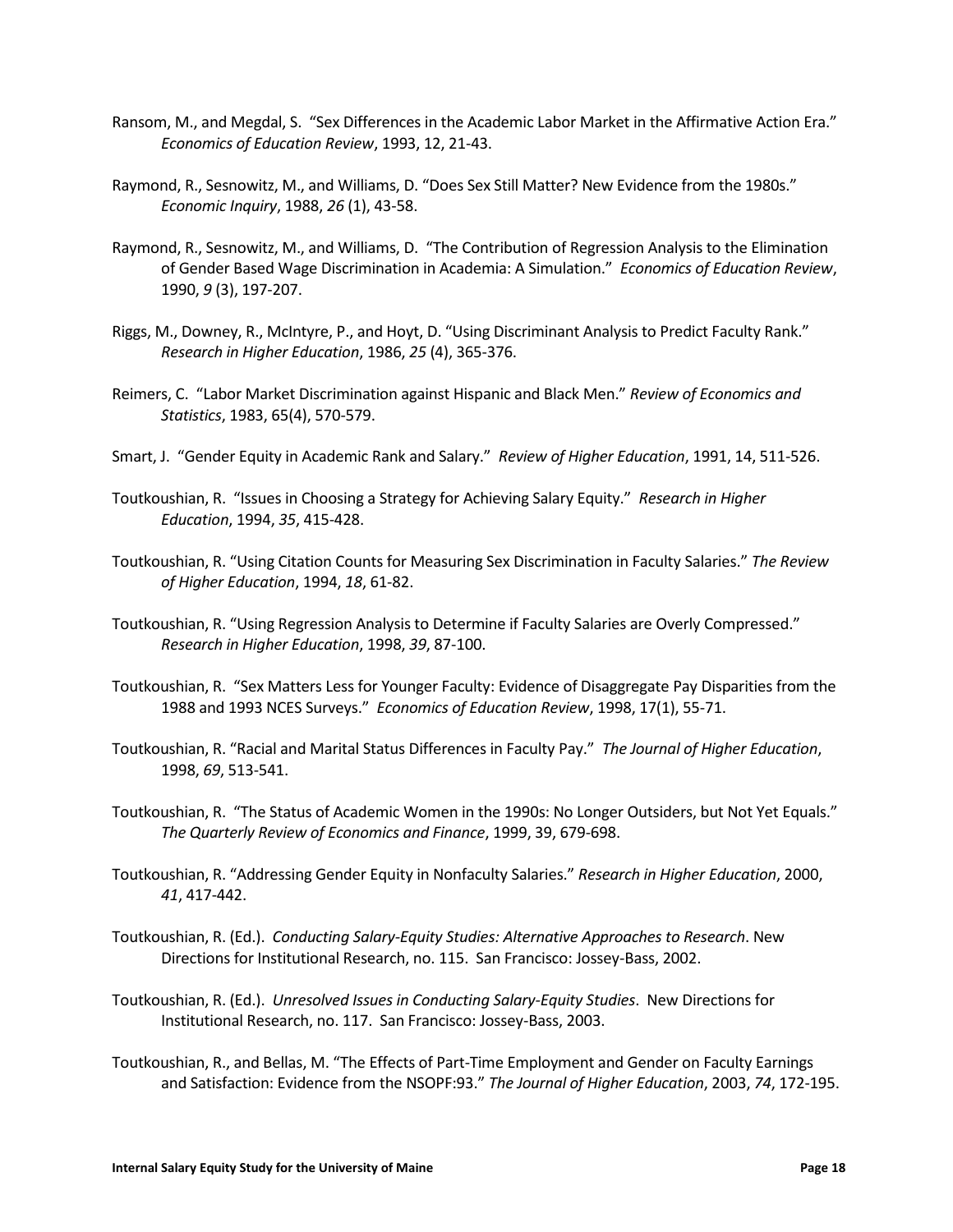- Toutkoushian, R., Bellas, M., & Moore, J. "The Interaction Effects of Gender, Race, and Marital Status on Faculty Salaries." *The Journal of Higher Education*, 2007, *78*, 572-601.
- Toutkoushian, R., and Conley, V. "Progress for Women in Academe, but Inequities Persist: Evidence from NSOPF:99." *Research in Higher Education*, 2005, *46*, 1-28.
- Toutkoushian, R., and Hoffman, E. "Alternatives for Measuring the Unexplained Wage Gap." In R. Toutkoushian (ed.), *Conducting Salary-Equity Studies: Alternative Approaches to Research*. New Directions for Institutional Research, no. 115, 2002, pp.71-89.
- Weiler, W. "Integrating Rank Differences into a Model of Male-Female Faculty Salary Discrimination." *Quarterly Review of Economics and Business*, 1990, *30* (1), 3-15.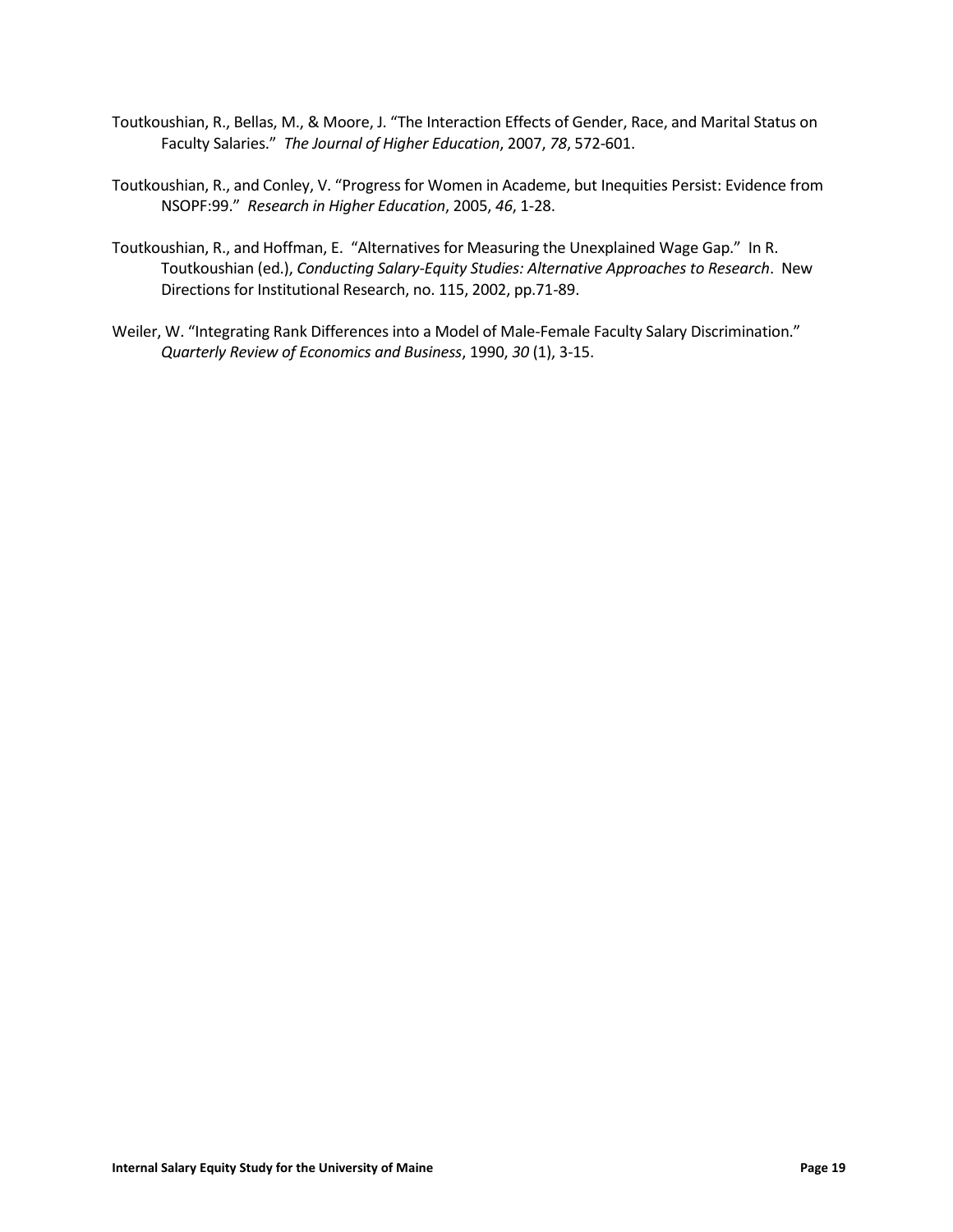#### <span id="page-21-0"></span>**Statement of Qualifications**

**Dr. Robert Toutkoushian** is currently a Professor of Higher Education in the Institute of Higher Education at the University of Georgia. He teaches courses and conducts research on a wide range of issues pertaining to the economics of education and financial issues of postsecondary education. Prior to joining the faculty at the University of Georgia, he served as a Coordinator/Research Associate in the Management Information Division at the University of Minnesota (1990-1996), the Executive Director of the Office of Policy Analysis for the University System of New Hampshire (1996–2003), and Professor of Educational Leadership at Indiana University. He holds a PhD in economics from Indiana University, where he specialized in econometrics and finance.

During the past 20 years, Dr. Toutkoushian has developed a particular expertise in the area of faculty/staff compensation. At the University of Minnesota, he used alternative methods for measuring faculty salary inequities and examined how to measure the impact of faculty productivity on male/female salary differences in gender equity studies. Subsequently, he has conducted statistical studies of faculty gender equity using national data licensed through the National Center for Education Statistics. More recently he has completed gender-equity studies for faculty and/or professional staff for Washburn University, Villanova University, the University of Minnesota, the University of Cincinnati, the University of New Hampshire, and Dartmouth College. His work on faculty compensation and work-related issues has been published in *Research in Higher Education*, *The Review of Higher Education*, *Economics of Education Review*, *The Journal of Higher Education*, and *Quarterly Review of Economics and Finance*. He has served as a consultant and/or expert witness for both the plaintiffs and the defendants in salaryequity cases at the University of Cincinnati, the University of Minnesota, and Northern Arizona University.

**Dr. Valerie Martin Conley** is a Professor of Higher Education and Student Affairs and chair of the Counseling and Higher Education Department in The Gladys W. and David H. Patton College of Education at Ohio University. Dr. Conley has over 27 years of experience in education spanning private industry, education consulting, institutional research, and teaching at the college level. Her work has appeared in *The Journal of Higher Education*, *Planning for Higher Education*, *The NEA Almanac of Higher Education*, and the higher-education monograph series *New Directions*. Her research has been funded by the National Center for Education Statistics, TIAA-CREF, the Ohio Board of Regents, and the NSF. She has conducted dozens of workshops at professional conferences and has served as faculty for the AIR/NSF/NCES Summer Data Policy Institute and Foundations for the Practice of Institutional Research. Dr. Conley was also a member of the technical review panel for the National Study of Postsecondary Faculty from 1994 to 2004. She currently serves on the ACE/Sloan Faculty Retirement Transition External Advisory Committee, and she is a Research Fellow with the TIAA-CREF Institute. She is co-authoring *The American Faculty Reconsidered: An Update and Epilogue* with Drs. Jack Schuster (Claremont Graduate University) and Martin Finkelstein (Seton Hall University). Dr. Conley holds a PhD in Educational Leadership and Policy Studies from Virginia Tech.

**Ms. Laura Risler** is director of the Center for Higher Education at Ohio University. She has 22 years of experience in public service ranging from higher education to economic development and state-level administration. She holds a Master of Public Administration degree from the School of Public and Environmental Affairs at Indiana University, and she is currently a doctoral candidate in Higher Education at Ohio University.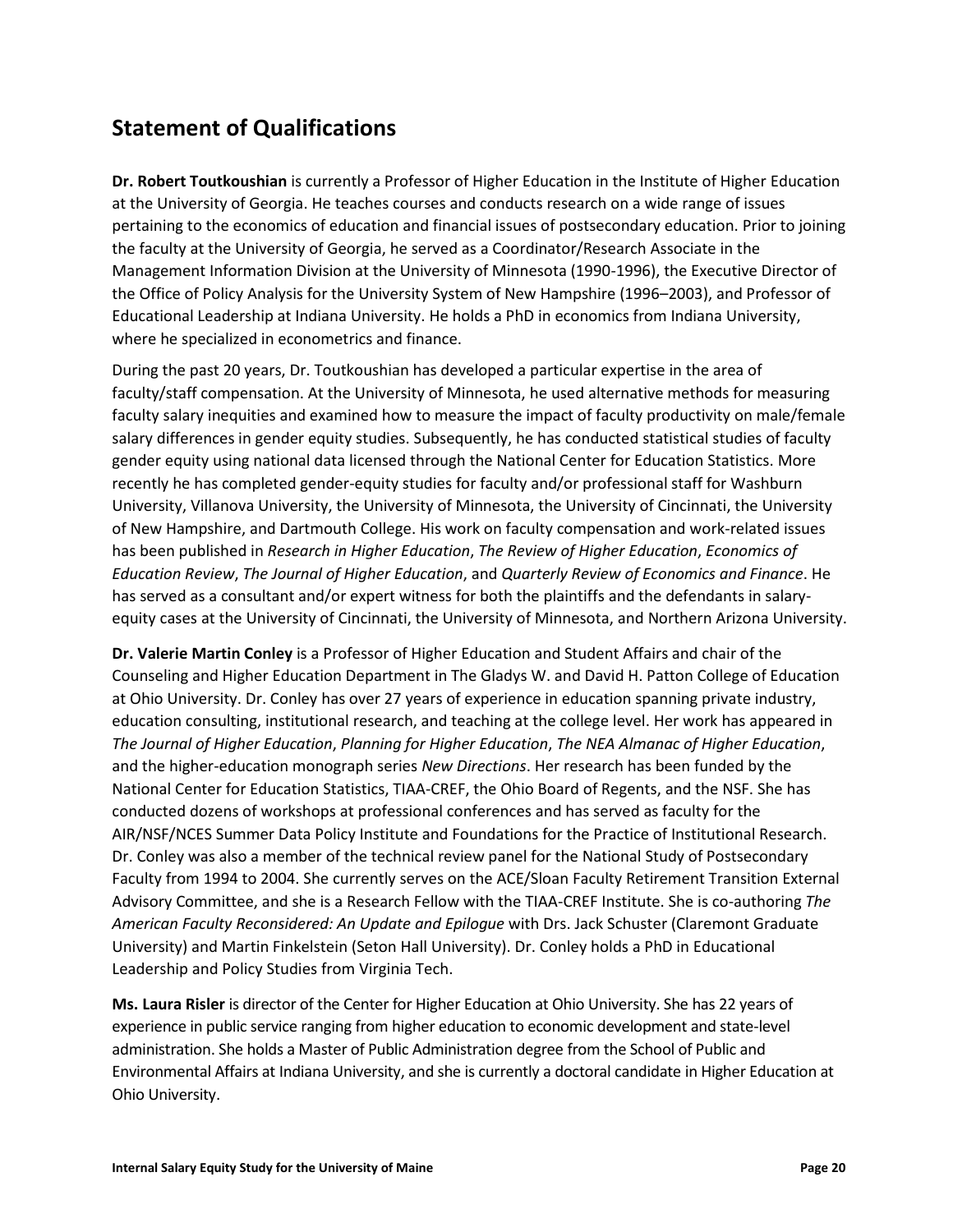## <span id="page-22-0"></span>**Complete Regression Results**

**Expanded version of Table 7. Multiple Regression Results for Determinants of Salary for Faculty at the University of Maine, 2011-12**

|                                         | Model 1:            | Model 2:         |
|-----------------------------------------|---------------------|------------------|
| Variable                                | <b>Without rank</b> | <b>With rank</b> |
| (Constant)                              | 10.699              | 11.049           |
|                                         | $(.065)$ **         | $(.052)**$       |
| Female                                  | $-0.051$            | $-.020$          |
|                                         | $(.018)$ **         | (.013)           |
| Rank--Instructor                        |                     | $-.196$          |
|                                         |                     | $(.057)$ **      |
| Rank--Lecturer                          | --                  | $-.219$          |
|                                         |                     | $(.035)$ **      |
| Rank-Assistant Professor                |                     | $-.174$          |
|                                         |                     | $(.020)$ **      |
| Rank-Professor                          | $-$                 | .210             |
|                                         |                     | $(.016)$ **      |
| Tenure status OTH                       |                     | $-.094$          |
|                                         |                     | (.058)           |
| Tenure status NA                        | --                  | $-.130$          |
|                                         |                     | $(.027)$ **      |
| Small departments combined +            | $-.120$             | $-.046$          |
|                                         | $(.060)*$           | (.043)           |
| Animal & Veterinary Sciences Dept.      | $-.033$             | .037             |
|                                         | (.072)              | (.053)           |
| Art Dept.                               | .106                | $-.031$          |
|                                         | (.075)              | (.054)           |
| Anthropology Dept.                      | $-.057$             | $-.068$          |
|                                         | (.069)              | (.049)           |
| <b>Maine Business School</b>            | .337                | .390             |
|                                         | $(.056)$ **         | $(.040)$ **      |
| Molecular & Biomedical Science Dept.    | .017                | .020             |
|                                         | (.067)              | (.048)           |
| Civil & Environmental Engineering Dept. | .291                | .265             |
|                                         | $(.065)$ **         | $(.047)$ **      |
| <b>Cooperative Extension Service</b>    | $-.042$             | $-.099$          |
|                                         | (.052)              | (.069)           |
|                                         |                     | .079             |
| Chemistry Dept.                         | .073<br>(.063)      | (.045)           |
|                                         |                     |                  |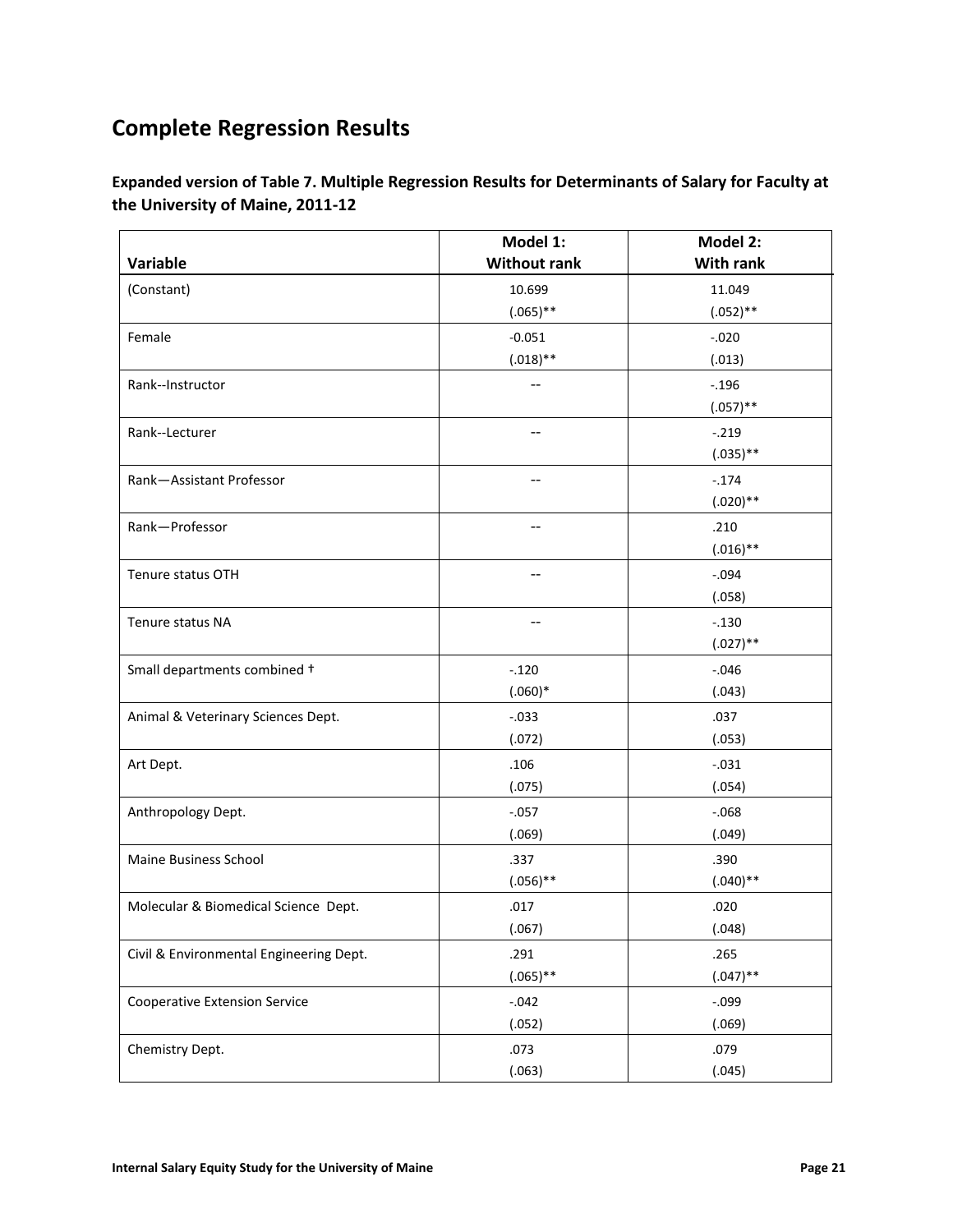|                                               | Model 1:            | Model 2:         |
|-----------------------------------------------|---------------------|------------------|
| Variable                                      | <b>Without rank</b> | <b>With rank</b> |
| Chemical & Biological Engineering Dept.       | .359                | .312             |
|                                               | $(.064)$ **         | $(.046)$ **      |
| Communication & Journalism Dept.              | $-.037$             | $-.043$          |
|                                               | (.069)              | (.049)           |
| <b>Communication Sciences &amp; Disorders</b> | .045                | .081             |
|                                               | (.083)              | (.059)           |
| Electrical & Computer Engineering Dept.       | .364                | .306             |
|                                               | $(.065)$ **         | $(.047)$ **      |
| Education & Human Development Dept.           | $-.077$             | $-.019$          |
|                                               | (.050)              | (.036)           |
| English Dept.                                 | $-.095$             | $-.076$          |
|                                               | (.056)              | (.040)           |
| Earth Sciences Dept.                          | .184                | .104             |
|                                               | $(.060)$ **         | $(.043)*$        |
| <b>School of Forest Resources</b>             | .030                | .016             |
|                                               | (.056)              | (.040)           |
| Food Science & Human Nutrition Dept.          | .131                | .072             |
|                                               | (.075)              | (.054)           |
| History Dept.                                 | $-.075$             | $-0.086$         |
|                                               | (.060)              | $(.043)*$        |
| Music Dept.                                   | $-.045$             | $-.092$          |
|                                               | (.067)              | (.048)           |
| Mechanical Engineering Dept.                  | .244                | .193             |
|                                               | $(.064)$ **         | $(.046)$ **      |
| Modern Languages & Classics Dept.             | $-.134$             | $-.112$          |
|                                               | (.072)              | $(.052)*$        |
| New Media                                     | .212                | .146             |
|                                               | $(.089)*$           | $(.064)*$        |
| <b>School of Nursing</b>                      | $-0.089$            | $-.004$          |
|                                               | (.060)              | (.043)           |
| Philosophy Dept.                              | .036                | .018             |
|                                               | (.089)              | (.063)           |
| Political Science Dept.                       | $-.019$             | $-.050$          |
|                                               | (.075)              | (.053)           |
| Physics and Astronomy Dept.                   | .072                | .064             |
|                                               | (.060)              | (.043)           |
| Plant, Soil, & Environmental Sciences Dept.   | .005                | $-.012$          |
|                                               | (.062)              | (.046)           |
| Psychology Dept.                              | .004                | $-.032$          |
|                                               | (.061)              | (.044)           |